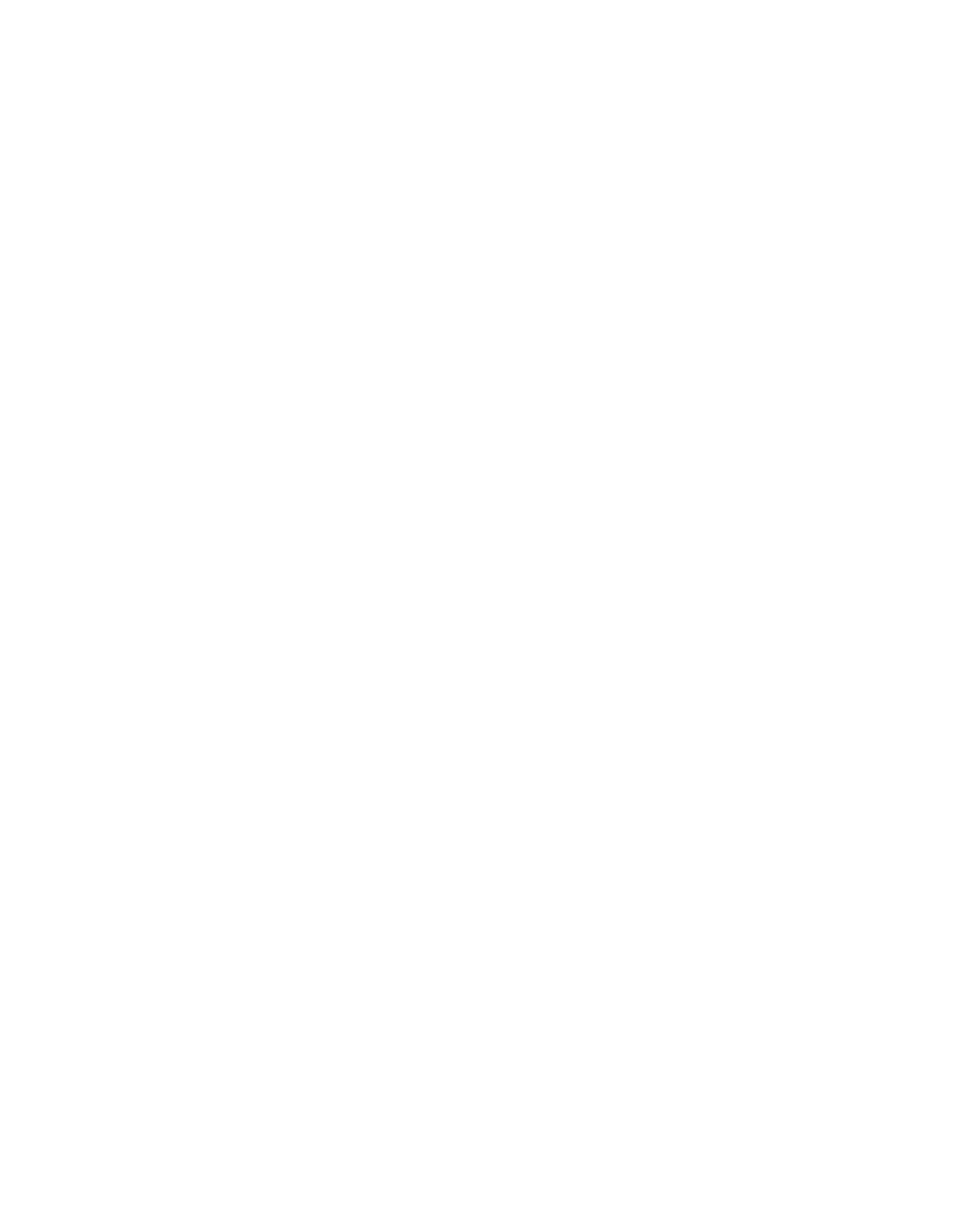# Measuring Capital in Japan

## - Challenges and Future Directions <sup>∗</sup>

Koji Nomura† and Tadao Futakami‡

October, 2005

#### **Abstract**

Japan's national accounts are moving toward reframing the capital measurement, which is one of the most problematic areas today concerning the national accounts. The objective of this paper is to report current problems on the official measurement of capital and our challenges and future directions for the "sweeping" revision. We propose our plans for the revision on measuring for not only more appropriate capital stock statistics, but more complete production accounts.

<sup>∗</sup> This paper was prepared for the 2005 OECD Working Party on National Accounts, October 11-14, 2005, Paris, France. At the ESRI Conference on Next Steps for the Japanese SNA:"Towards More Accurate Measurement and More Comprehensive Accounts," in Tokyo, March 25, 2005, Nomura (2005a) presented his proposals for the sweeping revision on measuring capital. At the conference, we received valuable comments from Erwin Diewert (UBC, Canada), Steven Landefeld (BEA, the U.S.), and Paul Schreyer (OECD). This paper resulted from his proposal, their comments, and the later discussion at the ESRI with Masahiro Kuroda (president), Takashi Omori (vice president), and Masaaki Maruyama (director). The plans we report are preliminary. Please contact the authors if you quote. Comments are welcome.

<sup>†</sup> Associate Professor, Keio Economic Observatory (KEO), Keio University (address: 2-15-45 Mita, Minato-ku, Tokyo, 108-8345 Japan, email:nomura@sanken.keio.ac.jp); Visiting Research Fellow of ESRI.)

<sup>‡</sup> Director of National Wealth Division, Economic and Social Research Institute (ESRI), Cabinet Office, Government of Japan ( address: 3-1-1, Kasumigaseki, Chiyoda-ku, Tokyo, 100-8970 Japan, email:tadao.futakami@cao.go.jp)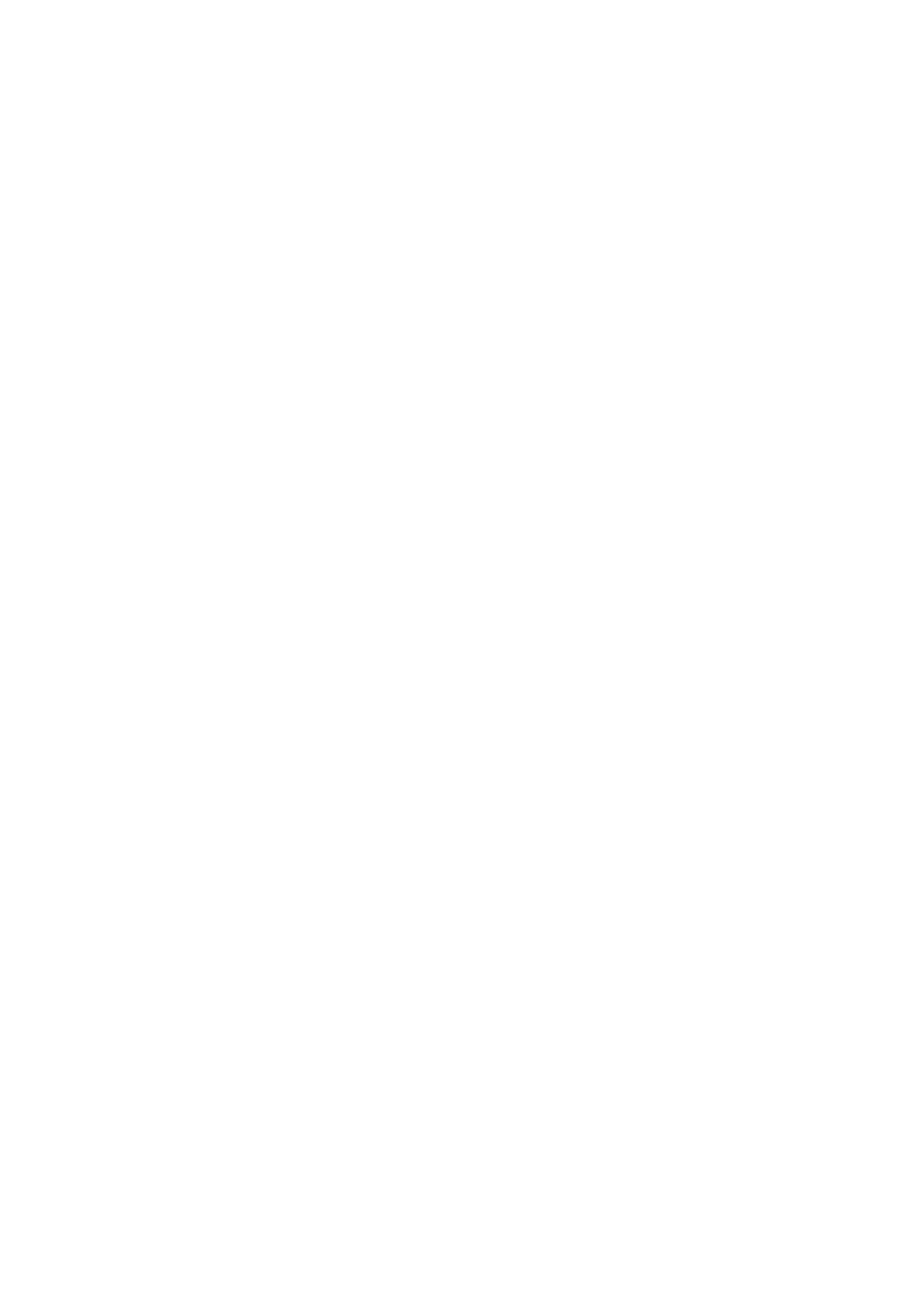#### 1 Introduction

The Japanese economy expended many years eliminating worthless assets and reforming the economic system after the collapse of the bubble economy in the beginning of the 1990s. In the so-called "lost decade," the economic system could not properly have changed against the rapid acceleration in technological change and globalization. It might not be an exception for the Japanese national accounts. In particular, there is a widespread view that the official Japanese stock statistics may be subject to substantial error, due to inappropriate concepts and parameters. Our objective in this paper is to recognize the current problems and propose Japan's plan for "sweeping" improvement on measuring capital. This move is not only to make up for lost time, but to go forward. The next revision of the SNA in 2008 (1993 SNA Revision 1), and further revisions, are being considered.

In the National Wealth Survey (NWS), the Japanese government directly investigated detailed capital stocks owned by corporations, gvernemnt, and households. The NWSs in 1955 and 1970 are the largestscale surveys for direct observation of capital stock (DOC). <sup>\*1</sup> The main role of NWS is to directly attain actual "gross" capital stock that are surviving in the production process at the period of the investigation. From the point of view of the theory of capital mesurement, however, the NWS's net capital stock that can be observed in business accounts no longer provides appropriate measures for the wealth or productive capacity of capital stock, since it is based on tax-lives that can considerably differ from the actual service life of the asset. The problems in the current stock measurement in the Japanese national accounts may stem from the fact that its methodology and parameters still depend on the 1970 NWS.

The intensive discussions by the Canberra Group and the revision by the BEA in the late 1990s provide valuable insights for improving the measurement of capital to reframe capital measurement in the Japanese national accounts, it is appropriate to start with an accurate understanding of current problems in stock

<sup>\*1</sup> The NWS was implemented 12 times from 1905 to 1970, by the diffrent ministries, government offices, and Bank of Japan. The table below reports the history of the Japanese NWSs.

| Servey Year                      | Published Year                        | Organization               | ref                                        |
|----------------------------------|---------------------------------------|----------------------------|--------------------------------------------|
| 1905                             | N.A.                                  | Bank of Japan              |                                            |
| 1910                             | 1912                                  | Bank of Japan              |                                            |
| 1913                             | Oct. 1921                             | Kokusuuin                  |                                            |
| 1917                             | N.A.                                  | Bank of Japan              |                                            |
| 1919                             | Oct. 1921                             | Kokusuuin                  |                                            |
| 1924                             | Feb. 1928                             | Naikaku Tokeikyoku         | estimates existent statistics              |
| 1930                             | Nov. 1933                             | Naikaku Tokeikyoku         | representative NWS before WWII             |
| 1935                             | Oct. 1948                             | Naikaku Tokeikyoku         | based on similar method of the 1930 survey |
| 1955                             | Mar. 1958                             | <b>EPA</b>                 | model for the NWS after WWII               |
| 1960                             | Dec. 1964                             | <b>EPA</b>                 | survey at small scale                      |
| 1965                             | Aug. 1967                             | <b>EPA</b>                 | survey at small scale                      |
| 1970<br>$\overline{\phantom{a}}$ | Feb. 1975<br>$\overline{\phantom{a}}$ | <b>EPA</b><br>$\sqrt{4.0}$ | survey at large scale                      |

Source: Economic Planning Agency (1976).

Kokusuuin → Naikaku Tokeikyoku → Statistics Bureau, MIC (present). EPA → Economic and Social Research Institure, Cabinet Office (present).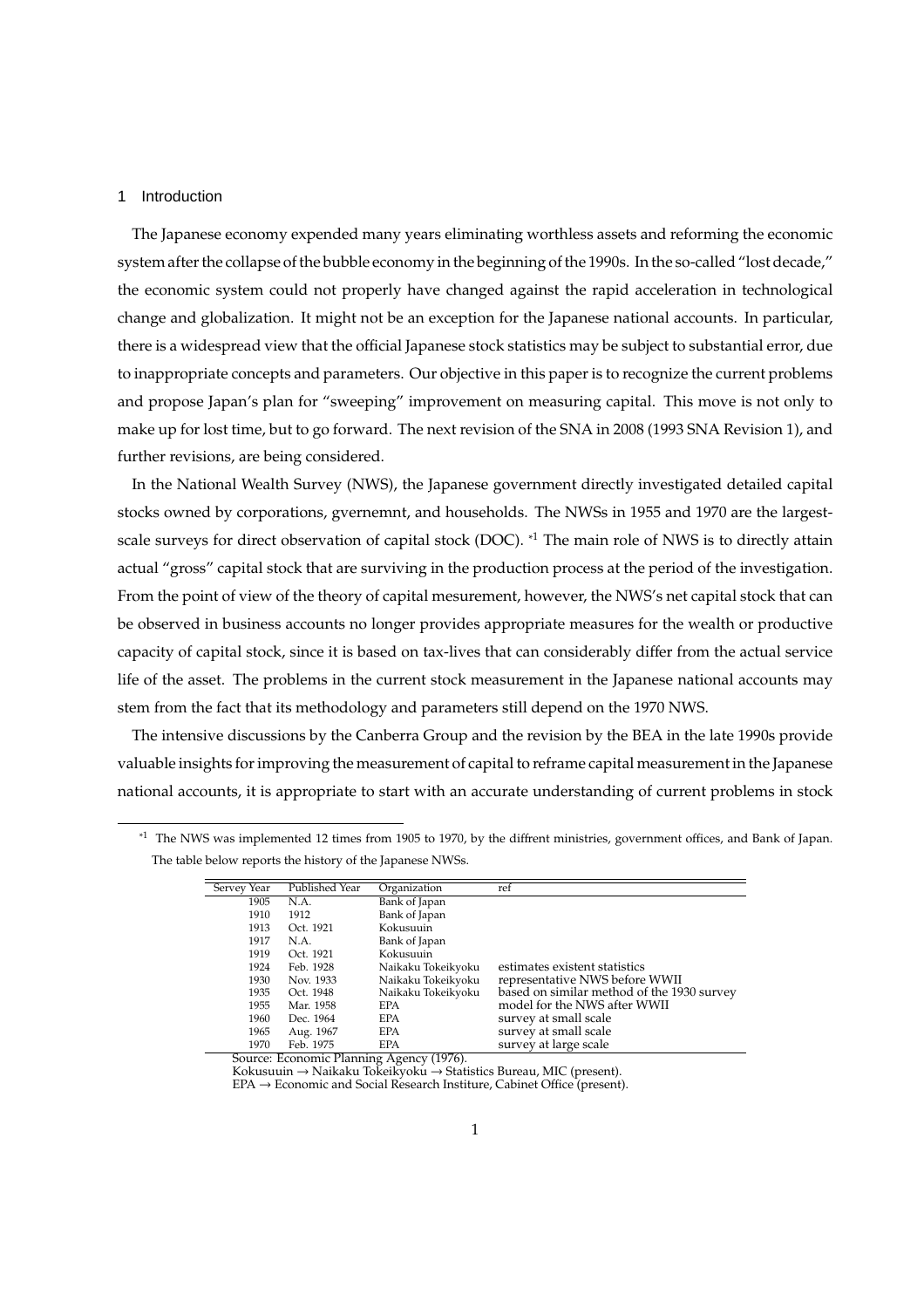statistics in Japan, based on the theory of capital measurement. In section 2, we begin with the clarification of capital stock concepts and the methodology to estimate. In section 3, we briefly introduce the current measurement of capital and examine some serious problems to be overcome.

In section 4, we report our plans to figure out our challenges for the sweeping improvement on measuring capital in the Japanese national accounts, with the brief introduction of the investigation into actual discards and the tentative estimates of average service lives for 66 assets. On reframing the capital measurement, we pursue three key concepts: internal-consistency, empirical verification, and reproducibility. The revised Japanese statistics will be able to propose accurate and internally consistent stock measures and consumption of fixed capital. We hope that Japan's examination can contribute to international discussion for the further improvement on measuring capital and production account, like capital services, land as a capital, capital service cost for non-market production, and so forth. Section 5 briefly concludes.

#### 2 Capital Stock: Concepts and Our Goal

#### 2.1 Concepts

#### 2.1.1 Gross, Net, and Productive

What is the role of measurement of capital? Like other factors of production, which are used in production processes, capital has a productive capacity. Unlike other factors of production, however, capital is not consumed, but used beyond a single accounting period. This durability lets the capital retain its value so that capital can be used in future production processes. Capturing the two aspects of capital: the productive capacity and the value of capital, is the main purpose for measuring capital.

Traditionally, two distinctive concepts for capital stock, gross capital stock and net capital stock, were used. The distinction of the two concepts is based on depreciation. Gross capital stock is defined before the deduction of depreciation, and net capital stock is reduced by the depreciation. As the traditional gross concept still remains in the Japanese statistics of capital stock for production analysis, gross capital stock may have been sometimes thought suitable to measure the productive capacity of capital.

However, the traditional system of gross and net capital stock is incapable of portraying the two different aspects of capital, except under unrealistic assumptions. This was finally abandoned by BEA in 1997, a quarter century after the controversy between Jorgenson-Griliches (1972) and Denison, as Jorgenson (1989) had clearly pointed this out.

The intensive works of Dale W. Jorgenson, Robert E. Hall, Zvi Griliches, Charles R. Hulten, Walter E. Diewert, Jack E. Triplett, and many other researchers and statisticians, have developed the theory for measurement of capital and accumulated empirical results. The theory of capital measurement clarifies the distinction of these two aspects of capital: the productive capacity and the value of capital, based on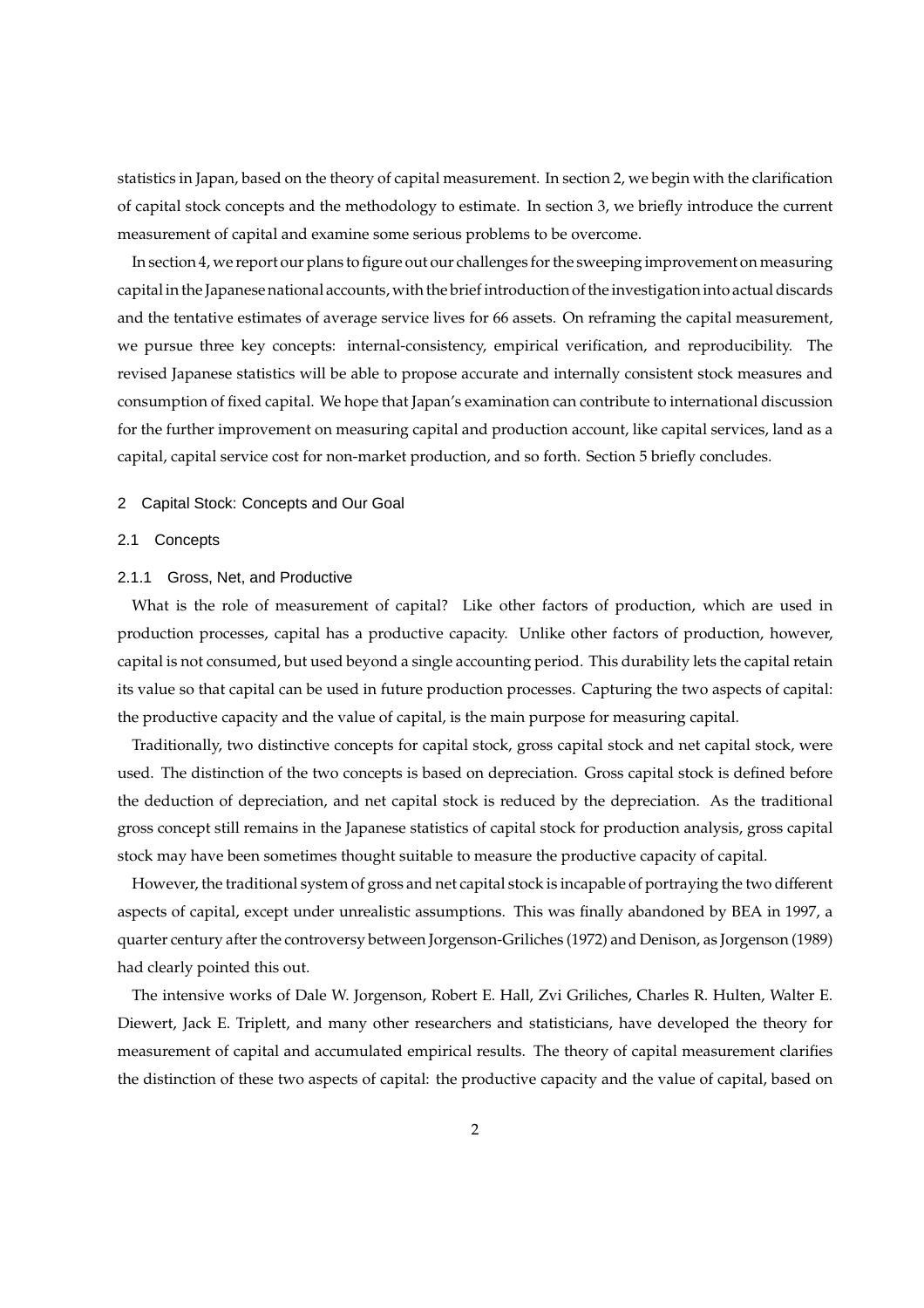the concepts of age-efficiency profile and age-price profile. We use three distinctive stock concepts in this paper: gross, productive, and net capital stocks.\*2

#### 2.1.2 Discard and Decay

There may be a consensus about the use of "retirement" and "discard." In the OECD manual on measuring capital, Blades (2001) uses "retirement" and "discard" interchangeably to mean the removal of an asset from the capital stock, with the asset being exported, sold for scrap, dismantled, pulled down, or simply abandoned. Also, retirements and discards are distinguished from "disposals" which include sales of assets as second-hand goods for continued use in production.<sup>\*3</sup>

Next, we describe the distinction between retirement and decay. Jack E. Triplett (1997) also gives the definitions. He defines the term "deterioration" to represent the relative efficiency in the (AEP). Deterioration arises from two sources: "retirement" and "decay," which is defined by the loss of efficiency of a surviving asset. Retirement designates assets withdrawn from service and he uses "discard" and "scrap" synonymously. Following their definition, we use in this paper "discard of assets," "decay of surviving assets," and "deterioration" as combined concepts.

<sup>\*2</sup> We use the name of productive capital stock after Triplett (1996, 1997) and Hill (1998, 1999). Biørn (1989) and Biørn, Holmoy, and Olsen (1989) call a productive capital stock in this paper a "gross" capital stock, since they do not need a traditional gross concept of capital stock. Blades (2001) does not give a particular name for the productive capital stock in the OECD Manual on Capital Stock Statistics.

Net capital stock in this paper is also called "wealth" capital stock, like Triplett (1997). The net capital stock is "generally, a synonym for the wealth capital stock. The "net" language thus distinguishes the depreciated capital stock (the wealth capital stock) from the undepreciated, or gross capital stock. However, the traditional "gross-net" capital dichotomy does not encompass the productive capital stock, which could cause confusion (because the productive capital stock is "net" of depreciation, compared to the undeteriorated gross stock). Once the distinction between productive and wealth capital stocks fully enters the lexicon, it will probably be preferable to avoid the net capital stock terminology." (Triplett, 1997) However, we use net capital stock in this paper, partly because we cannot find an adequate term in Japanese corresponding to "wealth capital stock," and partly because net capital stock is identical with the traditional net capital stock, although the concept is clarified.

<sup>\*3</sup> Disposal in Blades (2001) is identical with its definition in the 1993 SNA. In the 1993 SNA (United Nations, 1993), "Disposals of assets (inventories, fixed assets or land or other non-produced assets) by institutional units occur when one of those units sells or transfers any of the assets to another institutional unit; when the ownership of an existing fixed asset is transferred from one resident producer to another, the value of the asset sold, bartered, or transferred is recorded as negative gross fixed capital formation by the former and as positive gross fixed capital formation by the latter." (paragraph 10.40).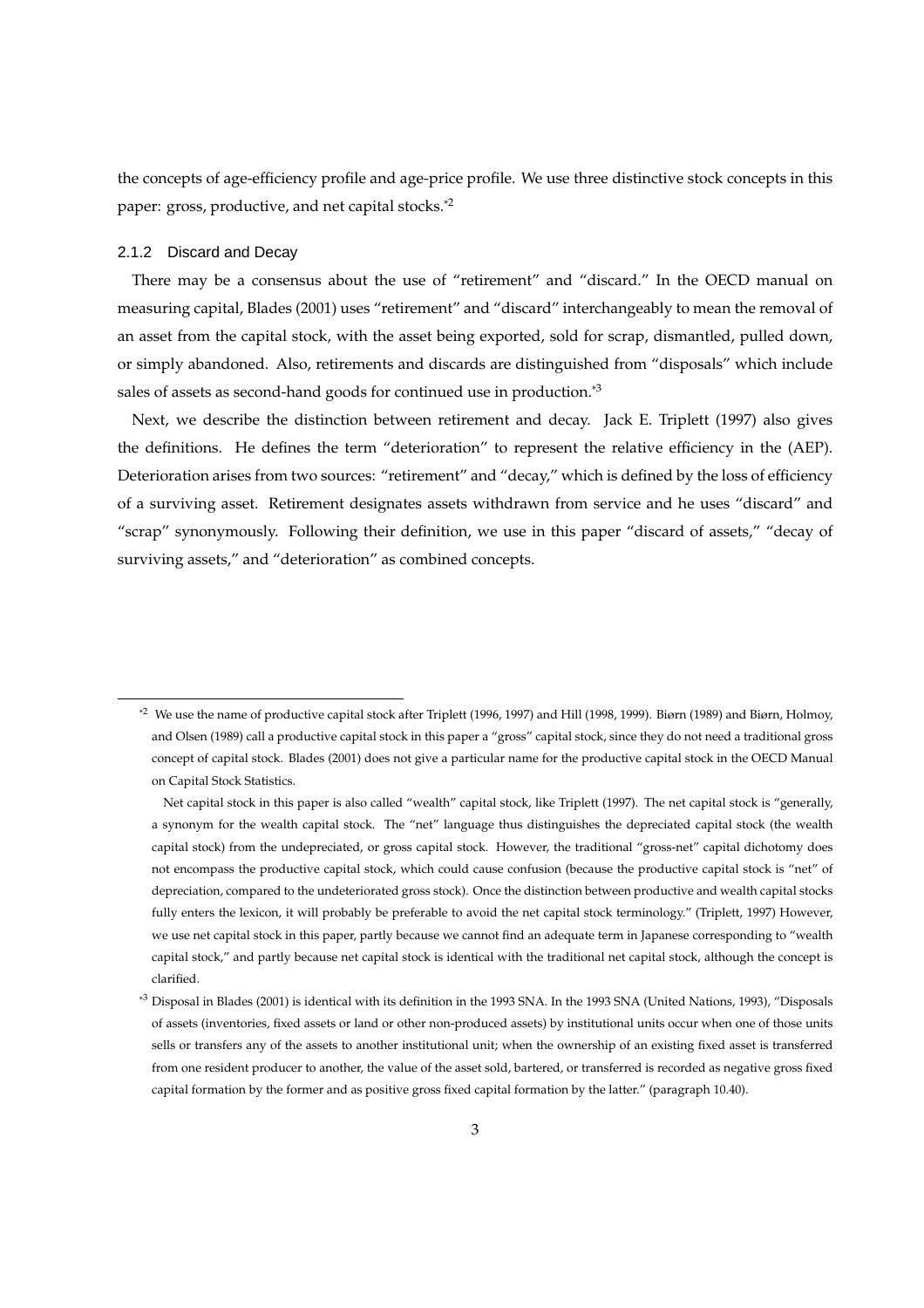#### 2.2 Two Routes for One Goal

#### 2.2.1 No Middle Reliever

Our goal is to measure the productive capital stock (PCS) that designates the productive capacity of capital, and the net capital stock (NCS) that designates the value of capital. In the framework of measuring capital stock, the key idea is the age-efficiency profile (AEP) and the age-price profile (APP). The AEP gives a schedule for the productive capacity associated with the pure aging of capital at the same point of time, taking an efficiency of a new asset as one to normalize. The APP gives a schedule of the capital value associated with its pure aging at the same point of time, normalizing the capital value of a new asset at one.

Based on the comprehensive empirical studies of Hulten and Wykoff (1981a, 1981b, 1981c), the geometric distribution in the AEP or APP is approximately accepted for many assets in the U.S. Also, Nomura (2004, ch-2) estimates depreciation rates based on a Box-Cox transformed APP, using data in the second-hand market for motor vehicles, and an AEP using data in the rental markets for housing in Japan. The geometric approach is accepted as an approximation for these assets. In the Hulten-Wykoff methodology, the AEP represents a "combined" profile of discard and decay. In other words, it is a profile of age-deterioration by Triplett's terminology.

For moving to our goal of measuring the PCS  $S^{P,k,j}_{t,\tau}$  $_{t,\tau}^{P,k,j}$  and the NCS  $S^{N,k,j}_{t,\tau}$  $t_{t,\tau}^{N,\kappa,J}$ , we may have two routes. At the starting point, we prepare quantities of investment measured in "efficiency units" among the assets *k* with different vintages  $(t - \tau)$ , regardless of the two routes. Here, let us assume the quantities of investment  $A^{kj}_{\leftarrow}$  $t_{t-\tau}$  are given for industry *j*.

In the first route, the AEP and APP pitch a complete game from the opening  $A^{kj}_{\epsilon}$  $_{t-\tau}^{kj}$  to the ending  $S^{P,k,j}_{t,\tau}$ *t*,τ and  $S_{t\tau}^{N,k,j}$  $t_{t,\tau}$ . Figure 1 displays the first route to our goal. Assuming no change of the AEP over time, we write the AEP as  $d_{\tau}^k$ , independently of time *t*. It satisfies the conditions below,

$$
d_0^k = 1, \ d_1^k > 0, \ d_\tau^k - d_{\tau-1}^k \le 0, \ \lim_{\tau \to \infty} d_\tau^k = 0. \tag{1}
$$

These four conditions represent, respectively, normalization of AEP at  $\tau = 0$ , durability of the asset, monotonic decreases of relative efficiency, and finite durability. Again, note that the AEP is defined as the combined distribution of the survival distribution of an asset and the efficiency distribution for the surviving asset.

Applying the AEP to assets with different ages, the quantity of investment with different vintages (*t*−τ) is transformed to the productive capital stock (PCS), as

$$
S_{t,\tau}^{P,k,j} = d_{\tau}^k A_{t-\tau}^{k,j}.
$$
\n<sup>(2)</sup>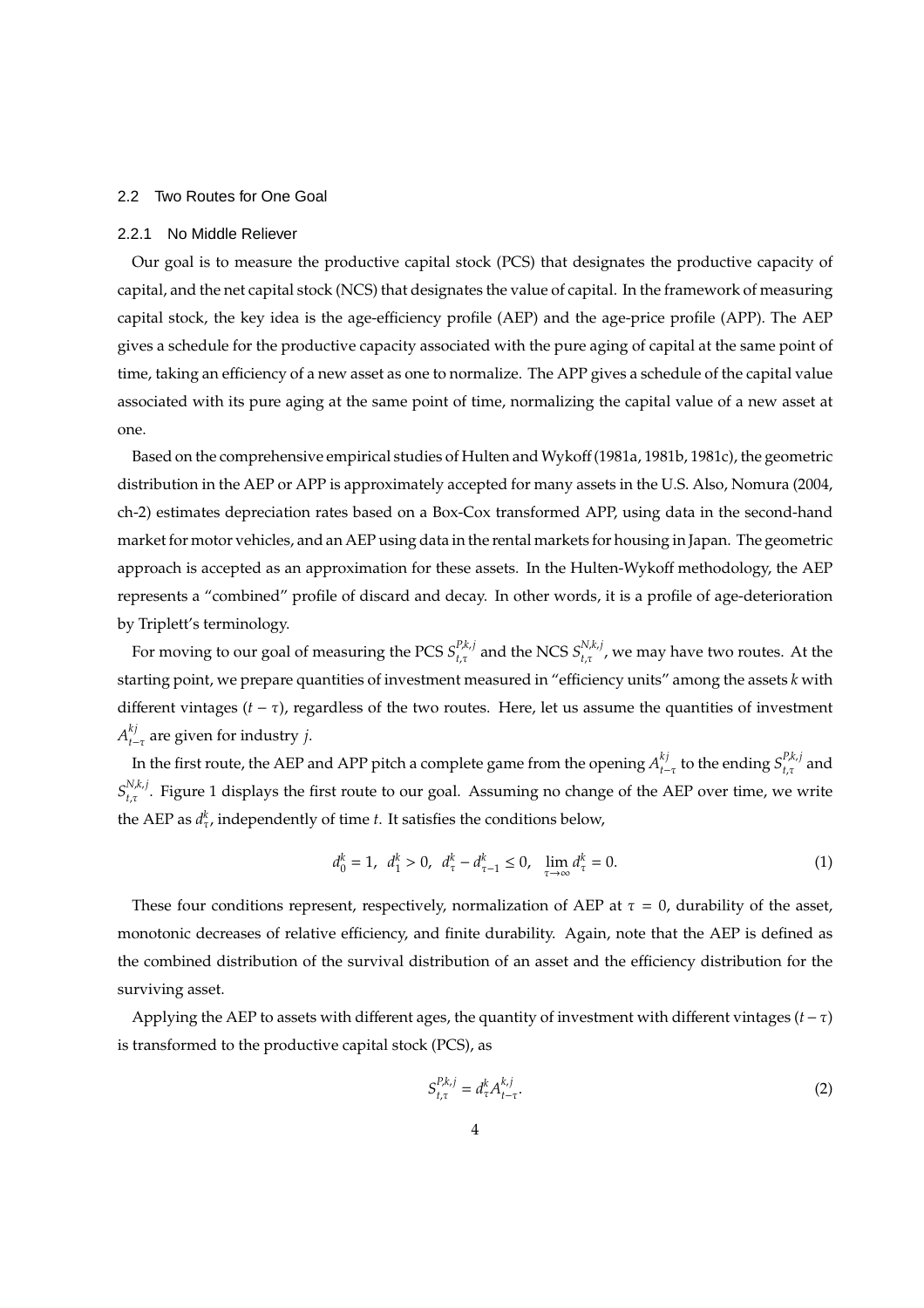

Fig. 1 Measuring Capital Stock: Route-1 (No Middle Reliever)

The PCS is evaluated in the same efficiency unit among assets with different ages  $\tau$ . Capital services can be produced from the PCS, as shown in Figure 1. The AEP transforms assets with different ages to be perfectly substitutable, so that the PCSs with different ages can be simply added:  $S_t^{p,k,j} = \sum_{\tau=0}^{\infty} S_{t,\tau}^{p,k,j}$  $t, \tau$ <sup>*P,k,j*</sup> \*4 By the dual approach of capital, the capital service prices of assets with different ages have perfect complementary, so that they are equivalent:  $P_{t}^{K,k} = P_{t,\tau}^{K,k}$ , (Jorgenson, 1989).

Next, let us move to the value concept of capital. The schedule of the capital value in the APP depends on future capital services described in the AEP, the expected capital service price, and the expected discount rate. Here, we write the APP as  $d_{t,\tau}^{P,k}$ . Assets with different ages normally have a different value because of a finite service life of the asset, even if the productive capacity the asset has is exactly same. We assume the conditions for the APP as:

$$
d_{t,0}^{P,k} = 1, \quad d_{t,1}^{P,k} > 0, \quad d_{t,\tau}^{P,k} - d_{t,\tau-1}^{P,k} \le 0, \quad \lim_{\tau \to \infty} d_{t,\tau}^{P,k} = 0, \quad \lim_{\tau \to \infty} d_{t,\tau}^{P,k} = d_{\tau}^{k}.
$$

The conditions required for the APP are similar to Equation (1) for the AEP. The fifth condition represents that the APP converging with the AEP, when the discount rate  $r_t$  approaches infinity. Applying the APP to assets with different ages, the GCS will be transformed to the net capital stock (NCS):

$$
S_{t,\tau}^{N,k,j} = d_{t,\tau}^{P,k} A_{t-\tau}^{k,j}.
$$
\n(4)

<sup>\*4</sup> Diewert and Lawrence (2000) and Diewert (2001) provide a new approach in measuring capital and propose the use of a superlative index number formula to aggregate assets with different ages (or vintages, under the fixed point of time). In this paper, we assume perfect substitution in the PCSs with different ages, as if the AEP were specified independently.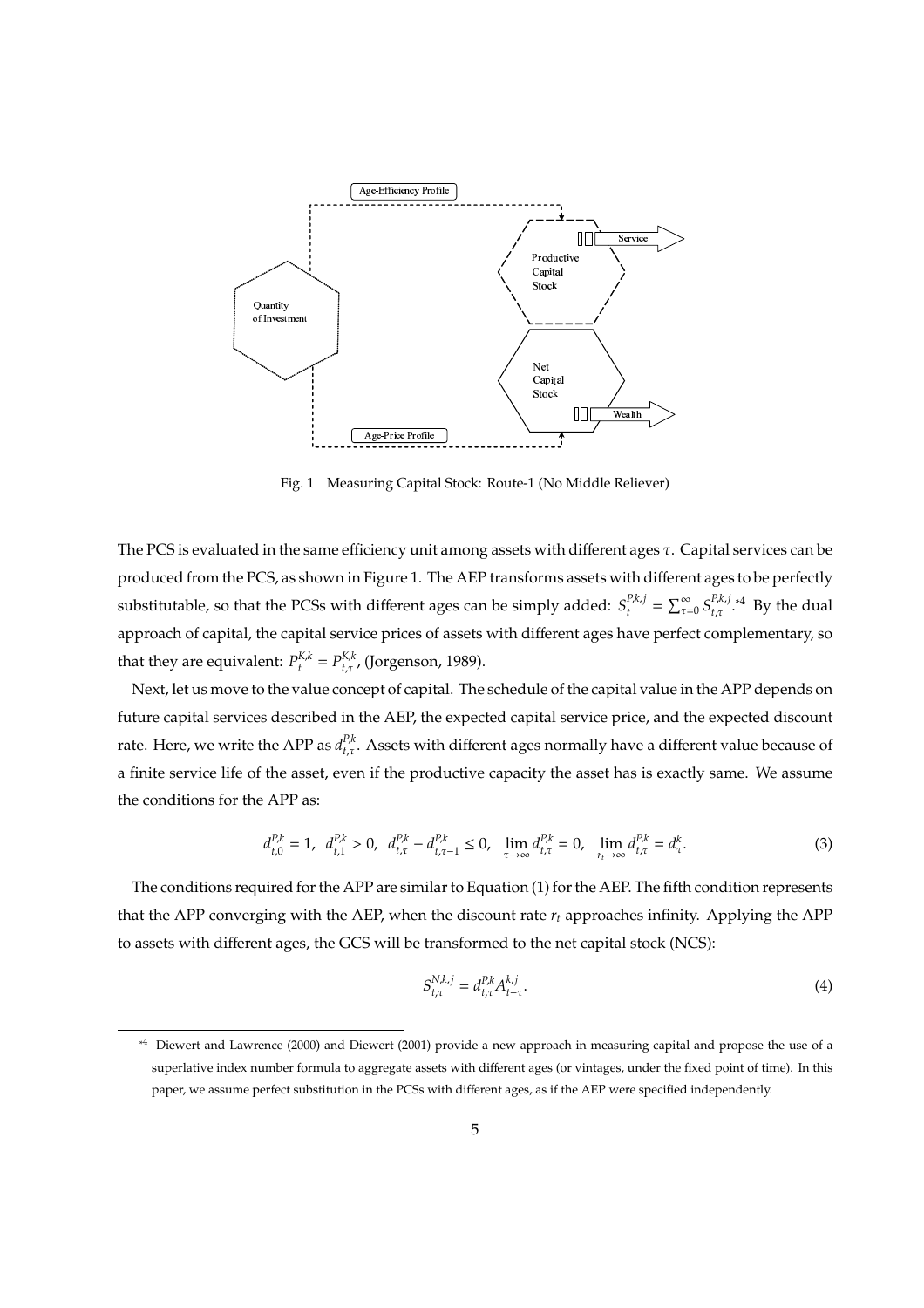Based on the NCS in Equation (4), the nominal value of assets with different ages is written as:

$$
V_{t,\tau}^{S,k,j} = P_t^{A,k} S_{t,\tau}^{N,k,j},\tag{5}
$$

where  $P_t^{A,k}$  is investment price for acquisition of new assets in time *t* and  $V_{t,\tau}^{S,k,j}$  $_{t,\tau}^{s,\kappa,j}$  represents nominal value of net capital stock, which is capital wealth to be described in the balance sheet of the capital holders. The price for net capital stock  $S^{N,k,j}_{t,\tau}$  $_{t,\tau}^{N,k,j}$  is  $P_t^{A,k}$ .

Economic researchers frequently, and sometimes unconsciously, assume the geometric distribution as the AEP in the model for economic growth. Theoretically, the geometric distribution alone has the desirable property that the AEP and the APP are identical. Also, therefore, the PCS and the NCS are identical, as

$$
S_{t,\tau}^{N,k,j} = S_{t,\tau}^{P,k,j} \tag{6}
$$

where

$$
d_{\tau}^{k} = d_{t,\tau}^{P,k} = (1 - \delta^{k})^{\tau}.
$$
\n(7)

This assumption is called the "best geometric approach" (BGA). The two aspects of one entity of capital are captured by only one measure, based on the assumption of the BGA. Accepting the BGA makes it possible to neglect the age structure for aggregating assets with different ages, like a familiar perpetual inventory method (PIM),

$$
S_t^{P,k,j} = (1 - \delta^k) S_{t-1}^{P,k,j} + A_t^{k,j} = \sum_{\tau=0}^{\infty} (1 - \delta^k)^{\tau} A_{t-\tau}^{k,j}.
$$
 (8)

As a part of the comprehensive revision of NIPA, the U.S. Bureau of Economic Analysis (BEA) revised the methodology for estimating their capital stock and depreciation in 1997.\*5 The revised methodology reflects the results of empirical studies, which have shown that depreciation for most types of equipment and structures does not follow a straight-line, but approximates the BGA. The improvement for the measurement of depreciation involves the use of the BGA as the default, instead of the use of combination of the straight-line depreciation and the survival distribution.\*6

The outstanding property of the first route is that there is no role of gross capital stock. The BEA no longer produces estimates of gross capital stock and discard, after their revision.

<sup>\*5</sup> See Fraumeni (1997), Katz and Herman (1997), and BEA (2003). The BEA defines depreciation as "the decline in value due to wear and tear, obsolescence, accidental damage, and aging," which included discards (Katz and Herman, 1997; Fraumeni, 1997).

<sup>\*6</sup> Exceptionally, the BEA uses non-geometric patterns of depreciation for autos, computers, missiles, and nuclear fuel (Fraumeni, 1997). Therefore, the use of BEA's stock as the productive capital stock is not appropriate.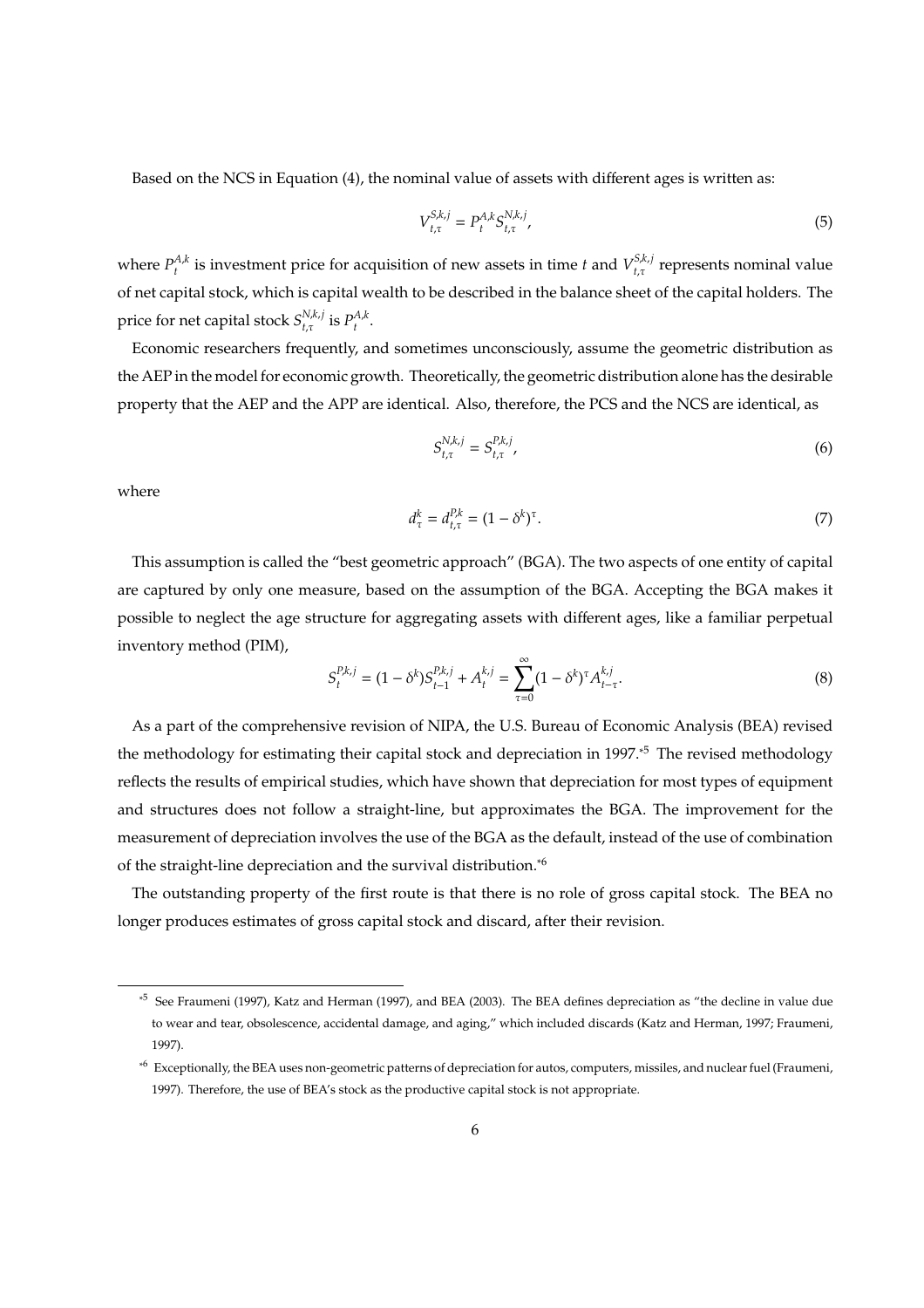#### 2.2.2 Middle Reliever

Next, we examine the second route. Here, the gross capital stock (GCD) has a role of a middle reliever. The GCS  $S^{G,k,j}_{t,\tau}$  $_{t,\tau}^{G,\kappa,f}$  is defined as:

$$
S_{t,\tau}^{G,k,j} = s_{\tau}^k A_{t-\tau}^{k,j},\tag{9}
$$

where  $s^k_\tau$  is known as a survival distribution, which has same properties as  $d^k_\tau$  represented in equation (1). We also call it as age-survival profile (ASP) in this paper. The GCS permits the difference of quality of assets with different ages τ, although the assets retired until *t* are excluded. In other words, the assets with different ages are evaluated at "as new" prices in the GCS, described in Blades (2001).

In the three capital stocks, the GCS may have very limited purposes to be used. If we assume a vintage production function, the GCS may give an appropriate concept as the factor input. However, for the economic analysis using an aggregate measure of capital with different ages, it may be no longer easy to find an appropriate role of the GCS, except under unrealistic assumptions. \*7 The role can be found in the process of measuring the PCS and the NCS, as a middle reliever. When we reach the goal, the GCS ends its role.

Figure 2 displays the second route to our goal. In the second route, the AEP and APP are narrowly defined as the profiles of surviving assets. Let  $\hat{d}_{\tau}^{k}$  denote the AEP of surviving asset, to satisfy

$$
d_{\tau}^{k} = s_{\tau}^{k} \hat{d}_{\tau}^{k}.
$$
\n<sup>(10)</sup>

If the geometric approach for  $d_\tau^k$  can adequately approximate the AEP, there is no need to decompose it into  $s^k_\tau$  and  $\hat d^k_\tau$ . Practically, however, the decomposition may be useful, partly because it is sometimes difficult to investigate  $d_{\tau}^{k}$  for many kinds of assets, due to the lack of the market data for aged assets. In fact, there is sometimes no actual market for aged assets. Moreover, to estimate  $d_{\tau}^k$ , some assumption for discard patterns, more concretely the functional form and its parameters of the distribution, are required, since the observed data at the market of aged assets is censored due to the lack of data for the assets that already retired at the period of the investigation. In the comprehensive studies of Hulten and Wykoff, they assume the Winfrey distributions to adjust the censored samples.

<sup>&</sup>lt;sup>\*7</sup> The GCS is interpreted as a special case of the PCS, which is an appropriate concept for the productive capacity of capital stock. Only if the AEP is "one-hoss shay," where the relative efficiency of capital is constant throughout the lifetime  $T^k$ , the GCS is identical with the PCS:  $S_{t,\tau}^{P,k,j} = S_{t,\tau}^{G,k,j}$ , where  $d_{\tau}^k = 1(\tau < T^k)$  and  $d_{\tau}^k = 0(\tau = T^k)$ . Only some exceptional assets like electric light bulbs provide an example. The one-hoss shay distribution can hardly be observed in the empirical studies for measuring the AEP. Also, for new assets with  $\tau = 0$ , the three measures of capital stock are identical:  $S_{t,0}^{N,k,j} = S_{t,0}^{P,k,j} = S_{t,0}^{G,k,j}$ , since  $d_{t,0}^{P,k} = d_0^k = 1$ . The difference in the three measures occurs because of the durability of assets.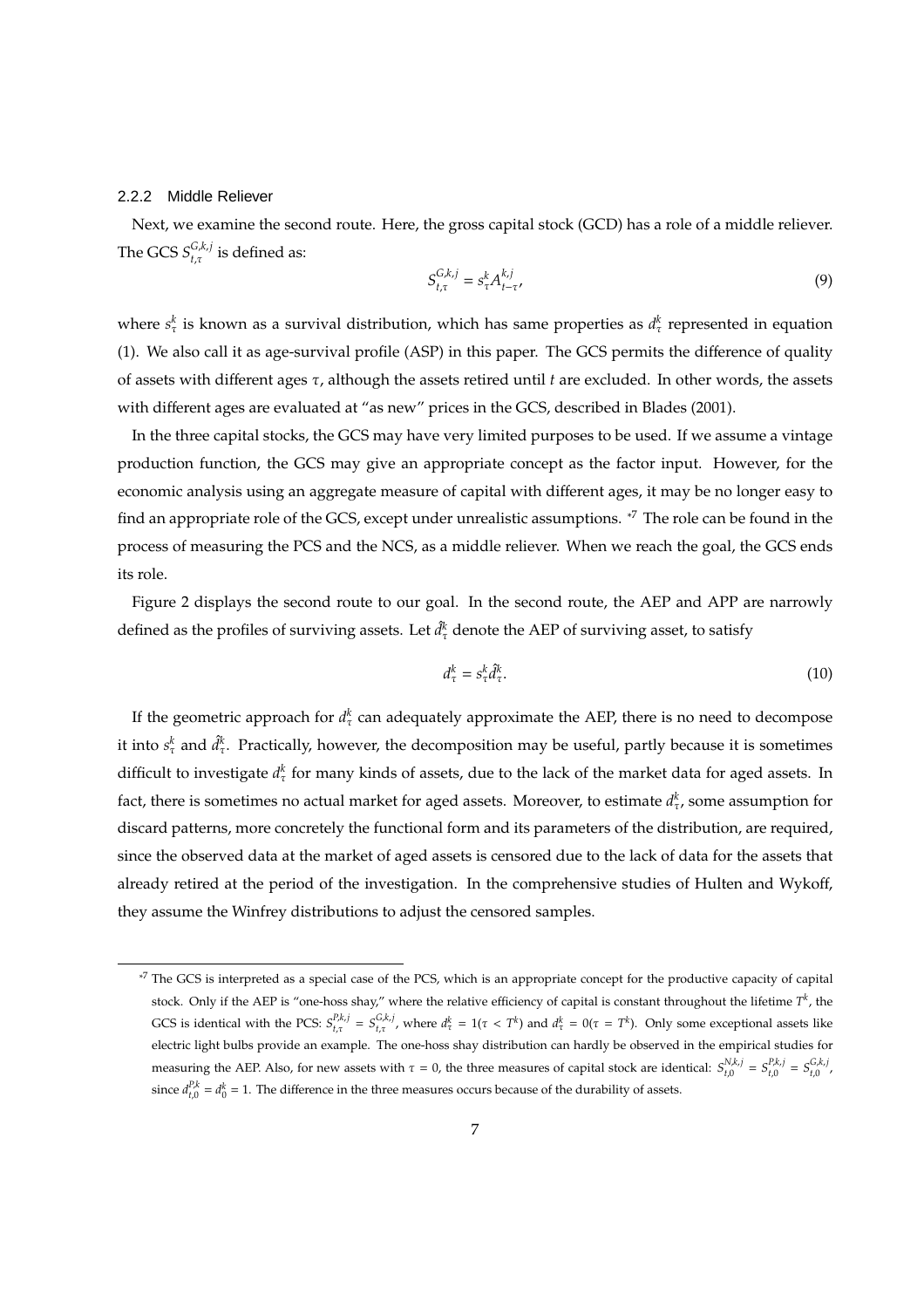

Fig. 2 Measuring Capital Stock: Route-2 (Middle Reliever)

The second route closes to the traditional methodology for measuring capital based on the "gross-net" capital dichotomy. Although the BEA has stopped using the middle reliever, many other countries still continue to use it. The representative may be the estimates by Statistics Netherlands, which investigates the directly observed capital stock and discards (Meinen, Verbiest, and Wolf, 1998).

There are few empirical studies using Japanese data for the rates of depreciation or deterioration of assets. Lee (1978) for fishing fleets, Kuninori (1988) for construction machinery, Nomura (2004a, ch.2) for motor vehicles and housing give a few examples. Many studies of the Japanese economy use the depreciation rates of the BEA (Fraumeni, 1997). However, depreciation rates can differ between the U.S. and Japan, reflecting the difference in natural and environmental conditions, utilization, maintenance, and composition of capital goods. Base on Nomura's estimates, the estimated depreciation rates are 16.3 percent for passenger motor vehicles, 22.4-23.8 percent for trucks, and 3.1-4.8 percent for housing. In comparison with the U.S. depreciation rates that the BEA uses, passenger vehicles and housing are less durable and trucks are more durable in Japan. The differences in durability of assets among countries must be reflected in the stock measurement in each country.

Moreover, in Japan, there is no discard survey for detailed assets after the large-scale survey for the directly observed capital stock and discard at the National Wealth Survey in 1970. As Japan's revision, we are now moving to the second route, since it is important to accumulate empirical evidence for discard and decay in Japan. Nomura (2005b) reports the preliminary estimates for the ASP  $s^k_{\tau}$ , based on Japan's directly observed discard data investigated by Economic and Social Research Institution (ESRI) of the Cabinet Office (CAO) in 2003.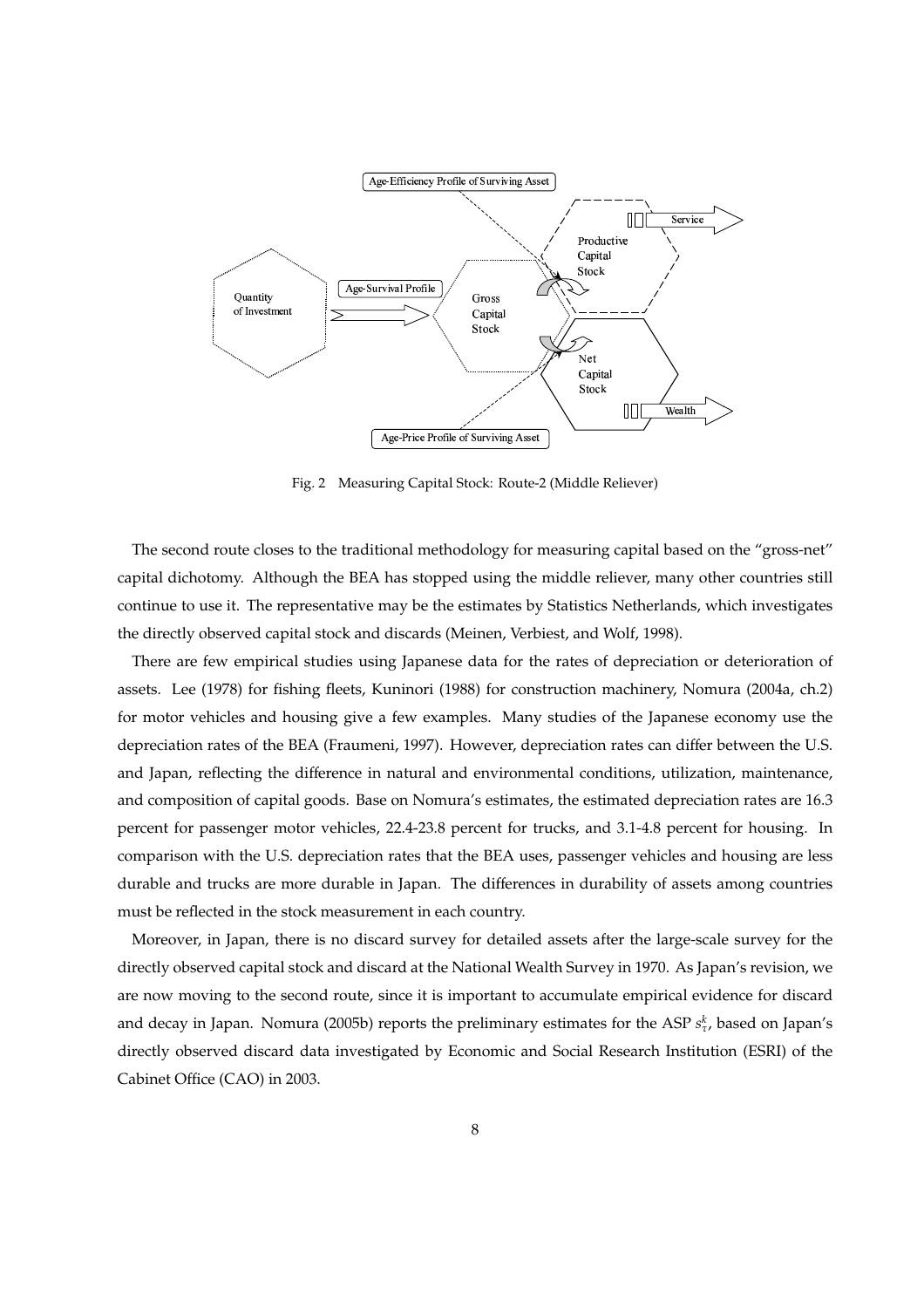#### 3 Problems in Current Capital Stock

#### 3.1 Stock Estimates

We briefly introduce the measurement of capital stock in the present Japanese national accounts and discuss some problems to be overcome. ESRI, which is the producer of the Japanese national accounts, publishes two main estimates for capital stock.

Figure 3 shows the concepts and rough coverage of stock measurement in Japan. The first estimate is net capital stock, which is described in the balance sheet of the Japanese national accounts. We refer to this measure as "JSNA-NCS." The second estimate is Gross Capital Stock of Private Enterprises (GCSPE), which is frequently the main data source for analysis of production by industry. In addition, the CAO irregularly publishes gross capital stock for infrastructure, which is estimated almost separately from JSNA-NCS and GCSPE.



Fig. 3 Current Capital Stock in the Japanese National Accounts

#### 3.2 Net Capital Stock

Depreciation in JSNA-NCS is based on the straight-line method for infrastructure and custom software, and on the geometric method for other assets. Conceptually, JSNA-NCS provides capital wealth in the Japanese economy. At the ESRI conference in March 2005, Nomura (2005a) indicated JSNA-NCS may be considerably underestimated because of the too-high depreciation rates. The gap that he tentatively computed was more than 30 percent in 2000. Ervin Diewert also pointed out that the official rates may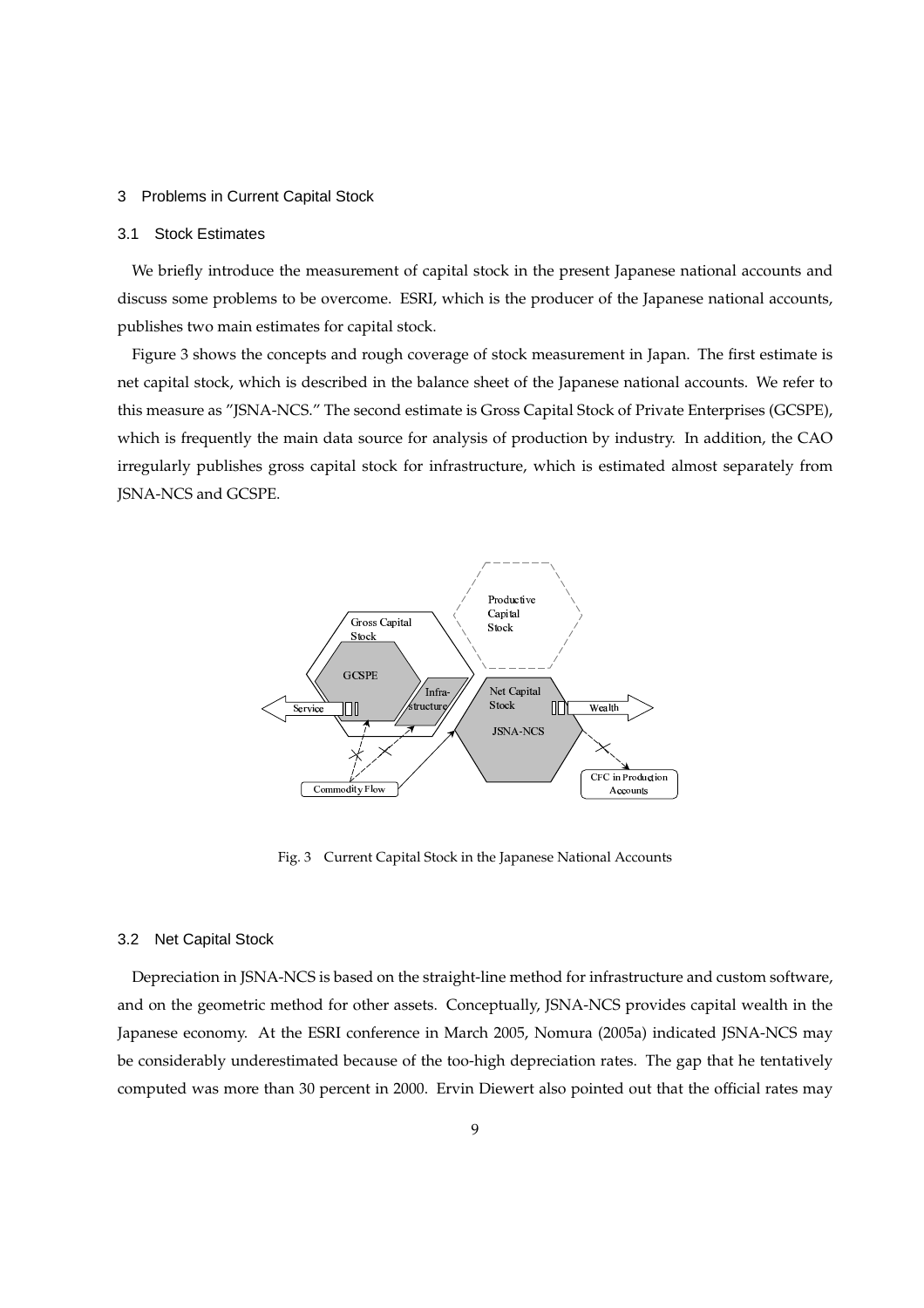be much too high for some assets in Japan, based on his own examination. Although the service lives assumed in JSNA-NCS had been not published, ESRI showed the rates and that the depreciation rates assumed in JSNA-NCS were computed using the tax-lives in the 1970 Japanese National Wealth Survey (NWS), after the conference.

|                                                           | T    | δ    | <b>ISNA-NCS*</b> |
|-----------------------------------------------------------|------|------|------------------|
| By Asstes                                                 |      |      |                  |
| dwellings                                                 | 28.0 | 7.9  | 251163           |
| other buildings                                           | 37.4 | 6.0  | 250712           |
| other structures                                          | 33.7 | 6.6  | 190913           |
| tranportation equipment                                   | 7.6  | 26.2 | 26332            |
| agriculture machinery                                     | 9.2  | 22.2 | 2902             |
| other machinery                                           | 10.6 | 19.5 | 175055           |
| cultivated assets                                         | 5.4  | 12.1 | 1674             |
| total                                                     | 27.8 | 9.9  | 898749           |
| By Institutional Sectors                                  |      |      |                  |
| private non-financial corporations                        | 15.4 | 13.9 | 469400           |
| public non-financial corporations                         | 27.1 | 8.1  | 92103            |
| private financial corporations                            | 25.9 | 8.5  | 24095            |
| public financial corporations                             | 35.5 | 6.3  | 553              |
| general government                                        | 23.5 | 9.3  | 51172            |
| private non-profit institutions                           | 26.1 | 8.5  | 15510            |
| households (including private unincorporated enterprises) | 17.8 | 12.1 | 246368           |
| total<br>$-1/T = -$                                       | 18.2 | 12.3 | 898749           |

Table. 1 Service Lives and Depreciation Rates Used in the Present National Accounts

*T*: retirement age,  $\delta$ : depreciation rate to satisfy  $(1 - \delta) = V^{1/T}$  (V=0.5 for cultivated asset, 0.1 for other assets.). JSNA-NCS<sup>∗</sup> is the adjusted value from the JSNA-NCS fixed assets in the end of 2000 (billion yen), excluding consumption tax and the stock of infrastructure and custom software.

Table 1 reports the service lives and geometric depreciation rates by asset and institutional sector, assumed in JSNA-NCS. To define the aggreagte depreciation rate, we describe the corresponding capital stock in 2000, excluding infrastucture and custom software, for which the straight-line depreciation method is used. Let us introduce the current methodology to estimate JSNA-NCS. Oddly enough, the JSNA-NCS is tentatively estimated in two ways: the stock by asset  $S_k$  using the service lives in each asset  $\delta_k$  and the stock by institutional sector  $\hat{S}_j$  using the service lives in each institutional sector  $\delta_j$ . Finally, the sum of capital stock is defined by  $\sum_k S_k$  and the stock by institutional sector is redefined as the  $S_j = \hat{S}_j / \sum_j \hat{S}_j * \sum_k S_k$ . Therefore, the estimates  $S_j$  may be biased, since the asset composition has changed considerably until present, even if  $S_k$  could be estimated accurately.

In Table 1, we compute the average rate of depreciation at the aggregate level as a weighted average of depreciation rates by assets, using the capital stock shares as the weights. The average value is 9.9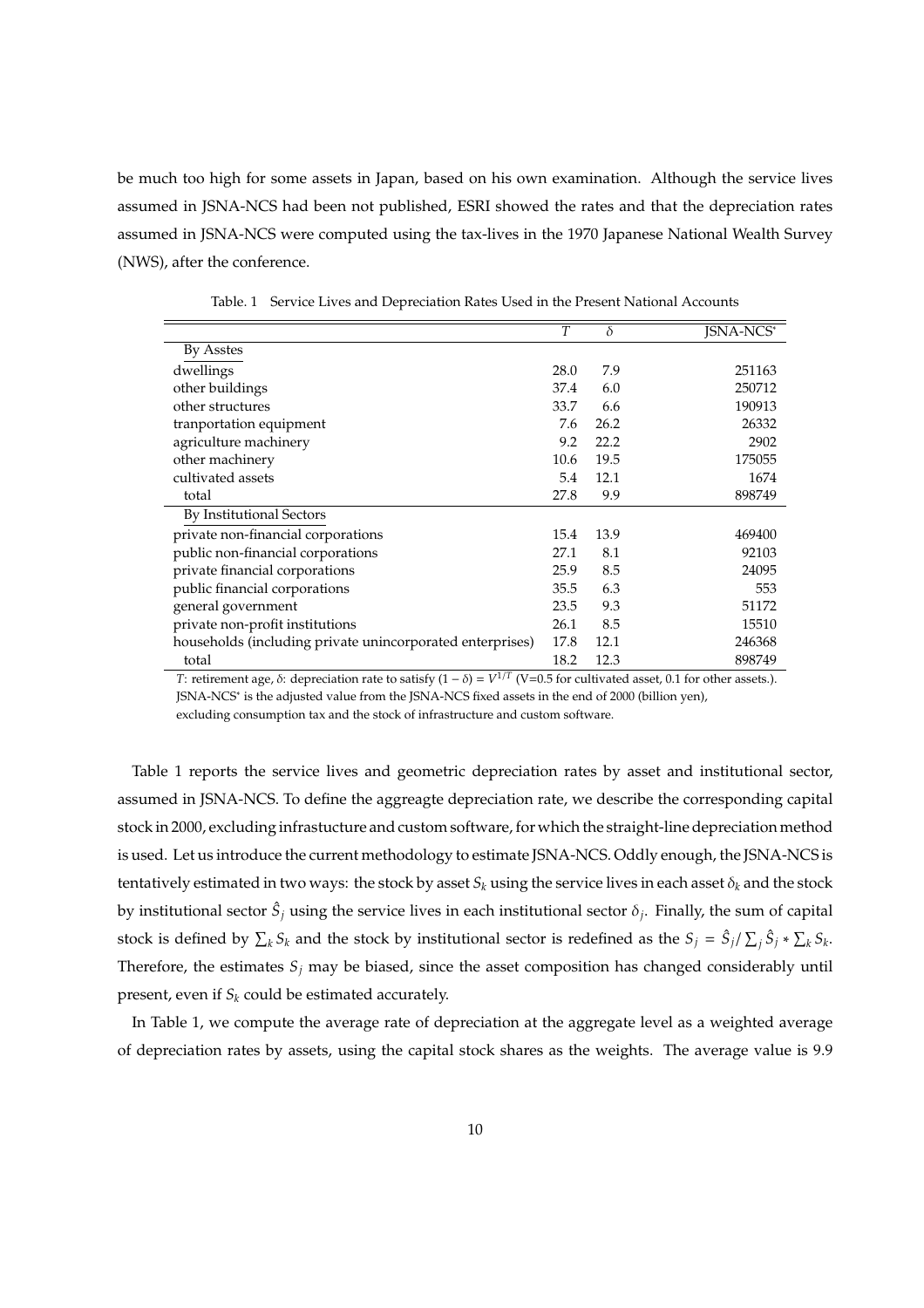percent defined by δ*<sup>k</sup>* . \*8 This rate is higher than Nomura (2004a)'s estimates: 7.8 percent for the secondary industries and 9.2 percent for electric machinery industry, which has the relatively higher depreciation rate.

For dwellings, the geometric depreciation rates are 5.8 percent for wooden building and 3.8 percent for non-wooden building in 1988, estimated using the rental market data in Nomura (2004a). Although these estimates are much higher than the BEA's depreciation rate for dwellings: 1.1-1.4 percent, they are much lower than 7.9 percent assumed in JSNA-NCS. The depreciation rate for transportation equipment (26.2 percent) may be too high. Nomura's estimates are 16.3 percent for passenger cars, 22.4-25.5 percent for trucks, based on the second-hand market data in Japan. Probably, other transportation equipment like ships and trains may have lower depreciation rates. For the results, we have to not only revise the current inappropriate methodology to estimate the JSNA-NCS, but also replace the current depreciation rates to a more appropriate one based on empirical studies in Japan.

#### 3.3 Consumption of Fixed Capital

We choose "JSNA-CFC" to label the consumption of fixed capital in Japan's national accounts. The main difficulty to be revised is that the JSNA-CFC is defined by historical prices, based on the book value in the corporate sector business accounts, and on similar estimates for private unincorporated enterprises and general government. For the estimates by industry, JSNA-CFC distributes the total CFC to industries, using the estimated industry shares, which are based on the share of CFC in gross output and the estimated values of gross output by industry (ESRI, 2000). It is significantly important to note that the assumptions to estimate JSNA-CFC are not consistent with those in JSNA-NCS.

Conceptually, CFC evaluated by historical prices has to be revised. To determine the value of the CFC, the 1993 SNA points out: "Its value may deviate considerably from depreciation as recorded in business accounts or as allowed for taxation purposes, especially when there is inflation." (paragraph 6.179). The JSNA-CFC evaluated by historical prices generates a large bias when estimating net domestic product (NDP), which is a key concept as an appropriate measure of economic growth.

#### 3.4 Gross Capital Stock

For industry analysis of the Japanese economy, a main data source for the Japanese capital stock is GCSPE, which covers all fixed assets, excluding residential buildings owned by private corporations and unincorporated enterprises and fixed assets owned by private non-profit institutions. GCSPE is frequently

<sup>&</sup>lt;sup>\*8</sup> The aggregate depreciation rate defined by  $\delta_j$  is 12.3 percent, as shown in Table 1. The gap between two aggregate rates represents the biases on the measurement of stock by institutional sector *S<sup>j</sup>* .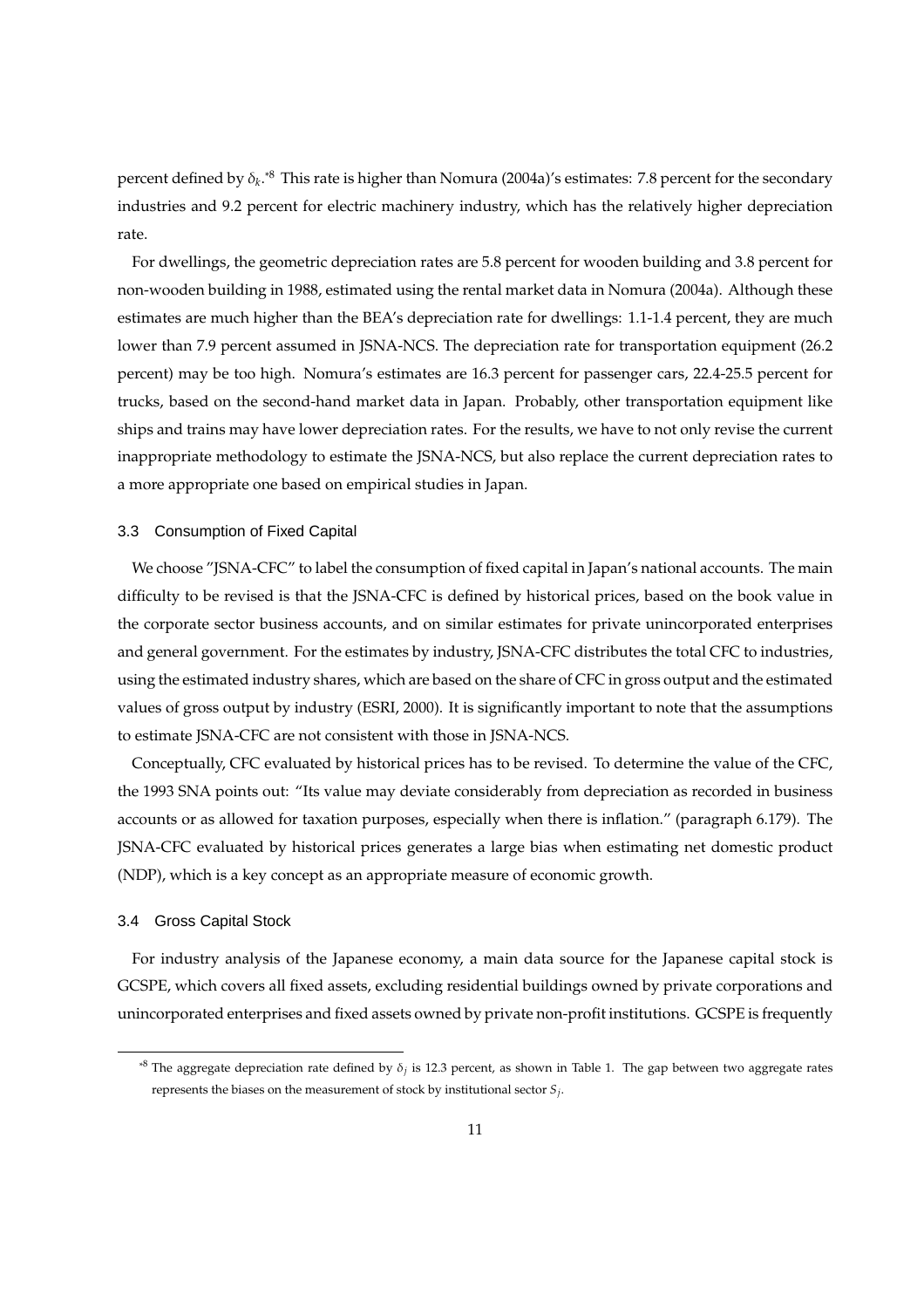used as a measure of the productive capacity of the private sector in Japan.\*9

However, it is misleading to use this data as a measure of productive capacity, for conceptual and empirical reasons. First, GCSPE is defined by a traditional gross concept of capital stock. As we discussed the concepts for capital stock in section 2.1.1, the gross concept does not provide an appropriate measure for the productive capacity of capital. Second, the nominal investment in GCSPE is not related to the "commodity flow" data, and GCSPE does not have asset categories. This makes it difficult for GCSPE to measure quantity of investment  $A^{k,j}_{i}$  $t_t^{(k)}$  in "efficiency units" and to consider the appropriate aggregation procedure for heterogeneous capital. Moreover, although GCSPE publishes the estimates of gross capital stock and investment by industry at constant prices, it does not publish nominal investment or investment prices by industry. The lack of reproducibility of the capital stock data does not allow the users of GCSPE to test different assumptions for measuring capital.

Nomura (2005a) indicates that GCSPE is 16-20 percent higher than proper estimates of the productive capital stock (PCS) during 1995-2000, when GCSPE is interpreted as a special case of the PCS. We can observe this by noting that the average rate of retirement in GCSPE is 4.6 percent in the 1990s. The retirement rate is 1.3 percentage points lower than the average rate of deterioration, which consists of retirement and decay in Triplett's terminology, in his estimates of productive capital stock. To be an appropriate measure of productive capacity, GCSPE should be reformed to the PCS by asset and industry, sustaining the consistency with the JSNA-NCS in the national accounts.

#### 3.5 Classification

The JSNA-NCS covers fixed assets, land, inventories, and consumer durables of all capital holders in Japan. Although nominal investment in the JSNA-NCS is consistent with the commodity flow for certain aggregates, it has only six classifications for tangible assets and one intangible asset. The tangible assets consist of (1) dwellings, (2) other buildings, (3) other structures, (4) transport equipment, (5) other machinery and equipment, and (6) cultivated assets.<sup>\*10</sup> Erwin Diewert indicated that the current very

<sup>\*9</sup> To estimate productive capacity, the GCSPE intentionally excludes the residential capital owned by private sectors. There may be no longer any reason to exclude it, since the capital service produced by the residence owned by a company may be described as the consumption of fixed capital and operating surplus in the company. Also, it is difficult to identify it in practice. The primary statistics to estimate nominal investment for corporations in GCSPE is the Annual Report of Financial Statements of Corporations (ARFSC), by the Ministry of Finance. However, ARFSC does not investigate the investment for residence the company has, in particular.

 $*10$  As shown in Table 1, the stock for agriculture machinery is estimated separately, although it is not published. The classification for consumer durables consists of (1) furniture and floor coverings, (2) household appliances, (3) personal transport equipment, (4) information transmission equipment, and (5) others.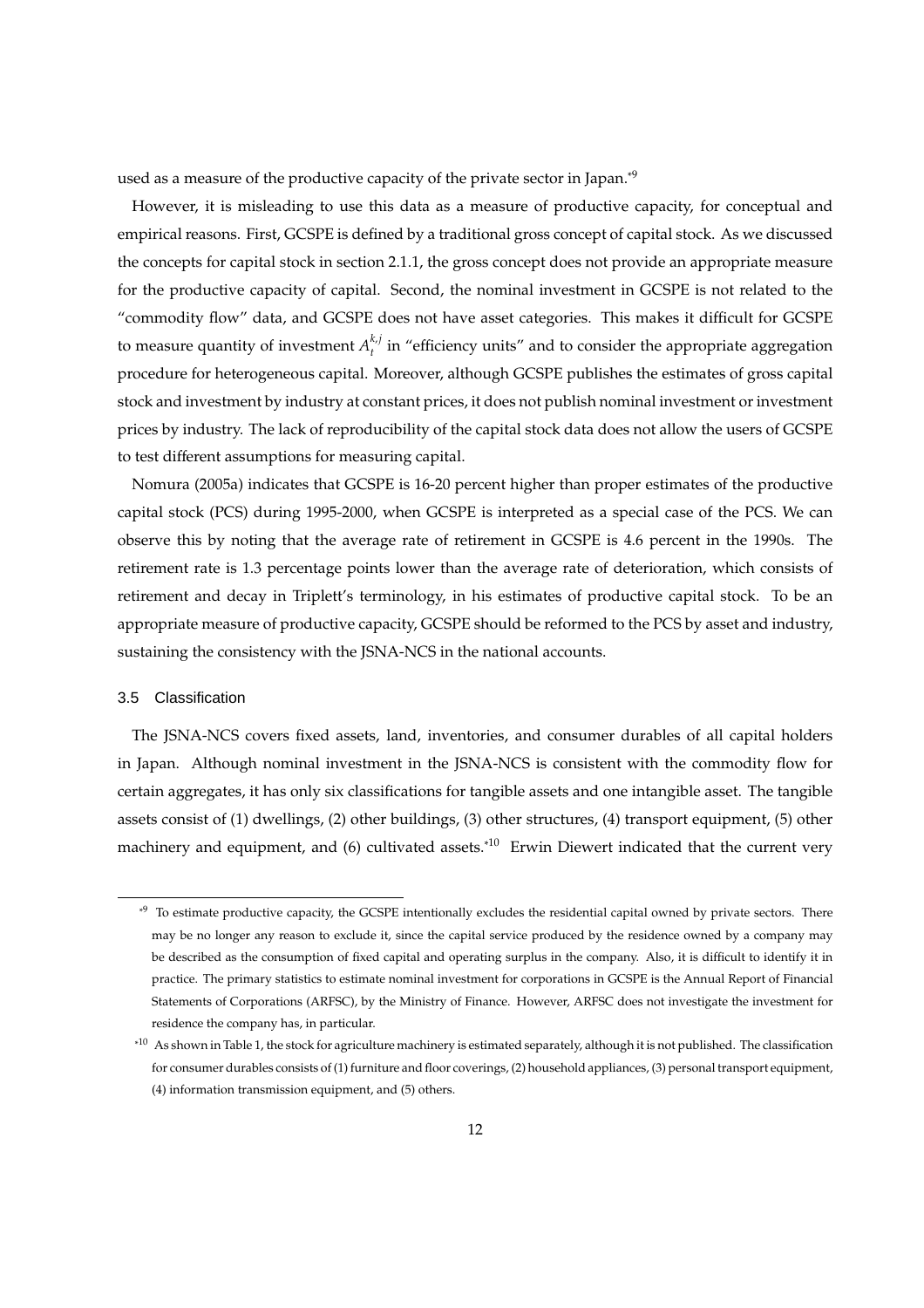aggregated asset classification is not very satisfactory at all, since high and low depreciation assets are bundled together in some of the classifications.

The only intangible asset included is custom software.<sup>\*11</sup> Although the conceptual expansion of capital recommended in the 1993 SNA was applied in the national accounts of many countries, it was not fully incorporated into the Japanese national accounts. As is widely known, the Japanese national accounts still do not capitalize own-account software and prepackaged software. In international comparisons of economic growth and productivity based on the 1993 SNA, Japan must be treated as an exception.

Finally, the JSNA-NCS is not estimated by industry, but by only seven institutional sectors described in Table 1. Also, it is not related to the industry classification in the GCSPE.

#### 4 Challenges and Future Directions

#### 4.1 Toward Reframing

As we examine the Japanese official stock statistics in the previous section, there are a number of problems to be revised. They may be caused from the lack of

- internal consistency,
- empirical verification,
- and reproducibility.

The internal consistency in the estimates gives a key criterion to evaluate the accuracy on the framework of capital measurement. One important area is the consistency between the NCS and the CFC, as BEA resolved it. The importance for sustaining internal consistency in the measurement of NCS and CFC became a common objective in the national accounts, as in the international methodological standards recommended by the OECD (Schreyer, 2001; Blades, 2001). Also, the internal consistency among three measures in capital stock has to be sustained. As we displayed in Figure 3, we could scarcely find the consistency between the JSNA-NCS and the GCSPE.

The current official stock estimates depends on the 1970 National Wealth Survey, not only for the benchmark capital stock, but for some parameters like service lives. These key parameters have already been obsolescent or conceptually inadequate. To revise the estimates with a detailed asset classification,

<sup>\*11</sup> In Japan's national accounts, expenditures for plant engineering, mineral exploration, and custom software are treated as gross fixed capital formation (GFCF) of intangible assets, although plant engineering is not recommended to be treated as an intangible asset in the 1993 SNA. Furthermore, it is added to "tangible" assets in the Japanese stock accounts, so the treatment is a halfway measure. Also, mineral exploration is not treated in the Japanese stock accounts, based on the assumption that it has just a one-year service life. Both these issues should be revised.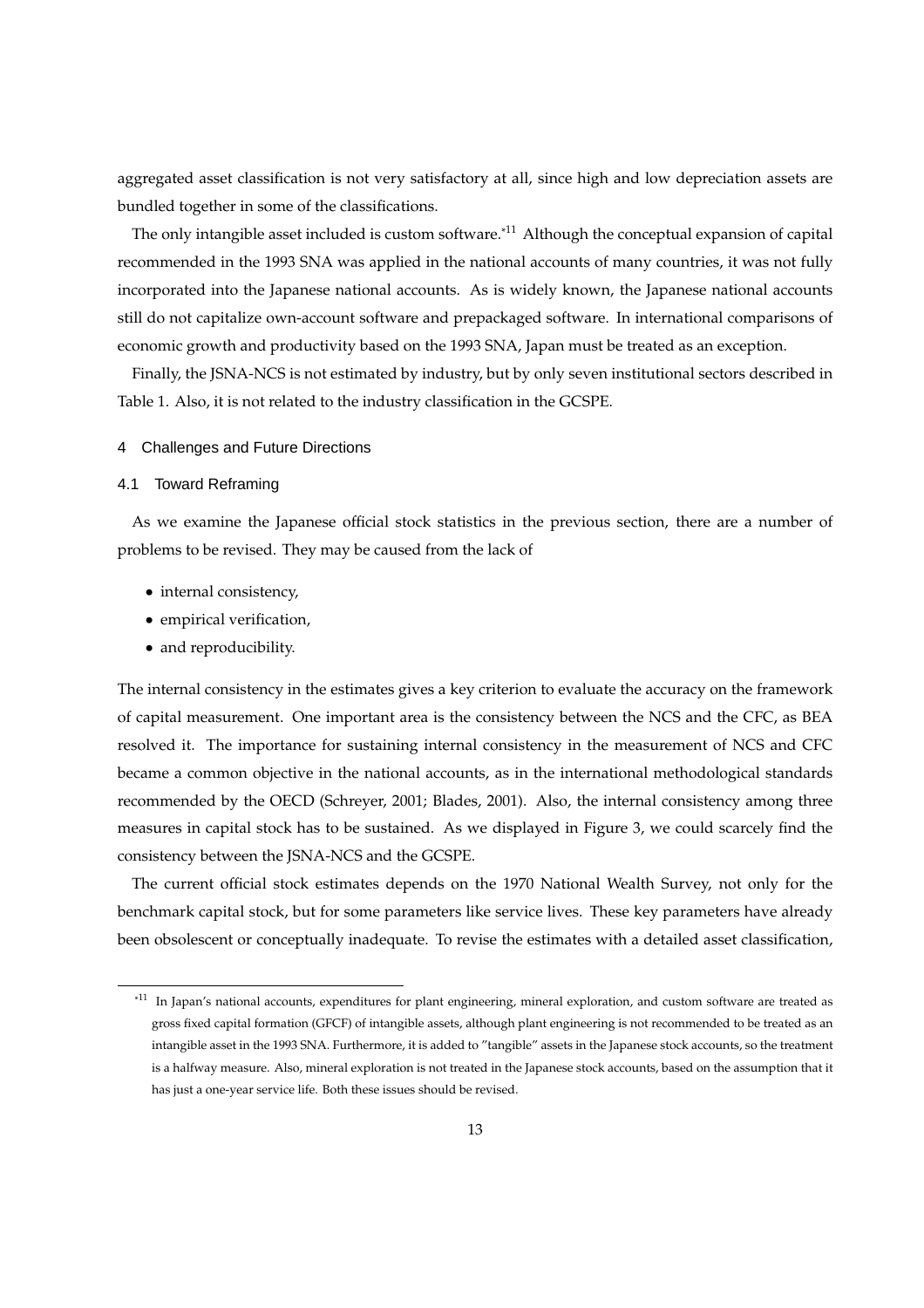empirical studies for approximating discard and decay have to be newly developed in Japan.

Finally, the reproducibility of capital stock may be required. It assures that the users of stock estimates could test different assumptions for measuring capital, so that it may contribute to a more open discussion. Also, the reproducibility could make it easy to revise the estimates, if additional empirical facts are discovered. We are pursuing these three criteria on reframing the capital measurement in Japan.

#### 4.2 Plans for Revision

ESRI is now preparing the 2000-year-based Japanese national accounts for its publication at the ending of 2005, based on, for example, the benchmark input-output table and the population census in 2000. As the next benchmark revision, the 2005 benchmark IO will be published in 2009, and the 2005-year-based Japanese national accounts is planned to be released in the end of 2010. At this time, we aim to revise the measurement of capital stocks and CFC.

For the sweeping revision of capital measurement in the Japanese national accounts, Nomura (2005a) suggested five proposals to catch up to international standards: (i) capitalization of software, (ii) reframing NCS and CFC, (iii) reframing GCS to the PCS, (iv) constant-quality prices, (v) empirical studies for AEP and APP, and three proposals to be prepared for the next revision of SNA in 2008 (1993 SNA Revision 1) or further revisions: (vi) measurement of price and quantity of capital service, (vii) land as capital, (viii) capital service cost for non-market production.

Here, we report more concrete plans for the revision. Our plans are divided into two groups: revision on measuring capital stock and research for more complete production accounts. Table 2 represents the plans for our challenges and future directions in Japan.

First, (1) capitalization of own-account and prepackaged software is the most urgent requirement. As Nomura (2004b) examined, it is possible to estimate own-account software investment by industry in Japan, applying similar methodology as that recommended by the OECD Task Force on software (Lequiller, Ahmad, Varjonen, Cave, and Ahn, 2003; Ahmad, 2003) and the industry approach used by the BEA (Grimm, Moulton, and Wasshausen, 2003). To estimate it, a time allocation survey for programmers is planned.

Our plans: (2)-(4), are highly desired to improve the measurement of investment in the Japanese national accounts. We plan to estimate time-series fixed capital formation matrixes (FCFM) in a detailed asset and almost three-digit industry classifications. Moreover, it is important to estimate the long-term constantquality prices, as in our plan (5). The main purpose of price statistics is to measure current movement of prices, which can only be captured with constant-quality prices. However, the national accounts, and in particular measurement of capital, requires the constant-quality prices be extrapolated backward,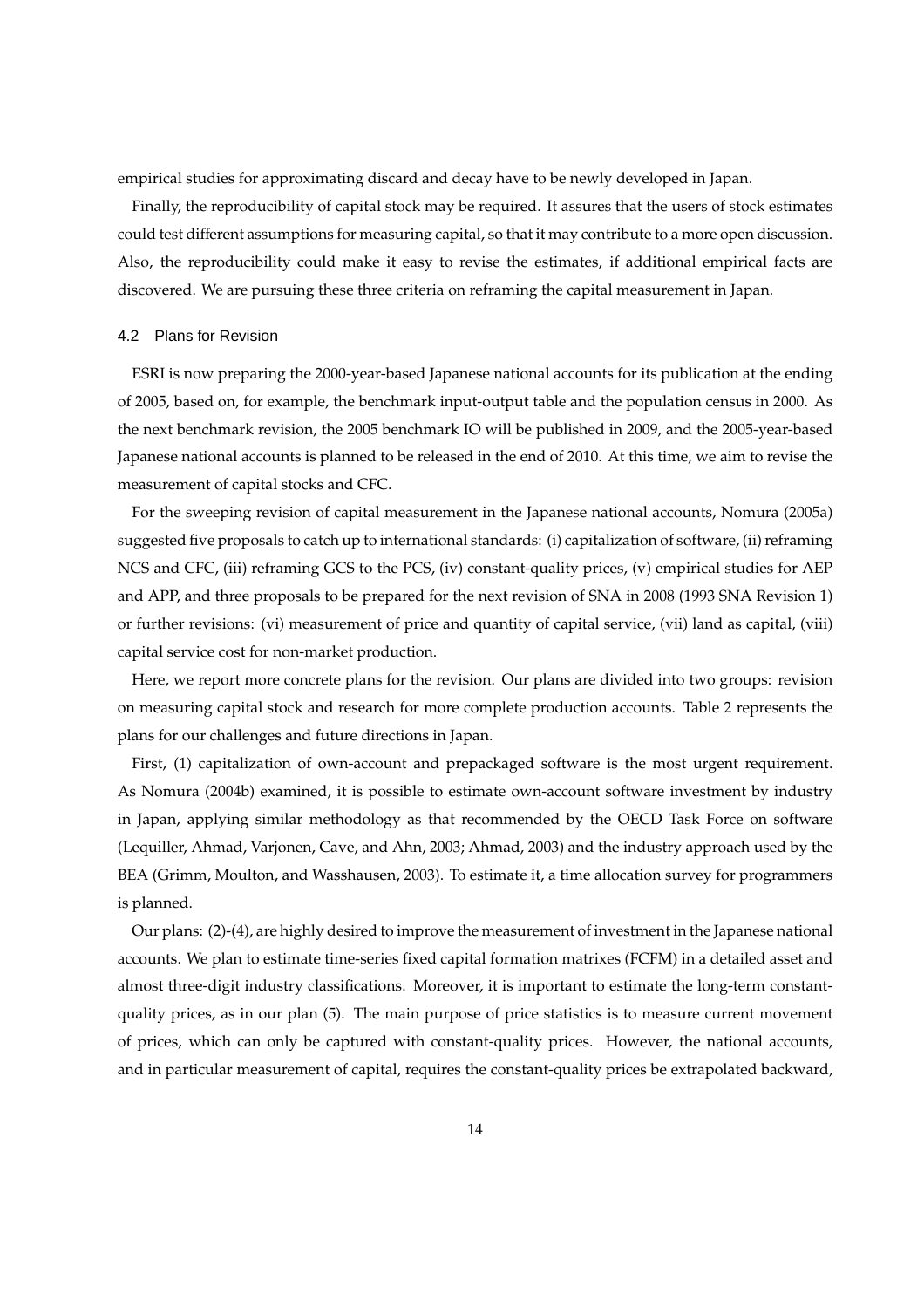sustaining the consistency with newly developed methodology, if possible. Although this function is carried out by BEA in the U.S. (see Wasshausen, 2000 for computer equipment), we may not find any similar function in the Japanese statistical system, as pointed out by Nomura (2005a).

The traditional "gross-net" capital dichotomy is incapable of portraying the two different aspects of capital: the productive capacity and the value of capital, except under unrealistic assumptions. To estimate proper measures for the PCS, further empirical studies for approximating discard and decay in the Japanese economy is required. To recognize the discard patters by asset, ESRI investigates directly observed discard data in 2003 as the first trial. Nomura (2005b) reports the measurement results. We show the tentative results in the next section. Now, we are examining the use of complete records of assets in some particular companies and the registration data for particular assets, to chase the service life of individual assets. Also, for approximating decay patterns of particular assets, we examine the second-hand market data. A few years will be spent for the empirical studies of age-efficiency profile.

The theory for measuring capital can provide a consistent framework for measures of both capital stock and capital services. As Jorgenson (1989) clearly pointed out, measures of net capital stock and asset prices can be employed in the national wealth accounts, while measures of capital service input and capital service prices can be utilized in national production accounts. At present, although there is still no place for capital service cost in the SNA and the U.S. NIPA, only three countries - Australia, Canada, and the United States - produce time series of capital services as a part of their official statistics. Recently, work has also been taken up in the United Kingdom and New Zealand (Schreyer, 2003).

We are researching the introduction of capital services in production account. The Canberra II Group supports introducing measures of the cost of capital services into the national accounts, as 'of-which' items in the production account (Ahmad 2004; Diewert, Harrison, and Schreyer, 2004). In addition, the capital service cost of land should be evaluated. Land as a capital has a significant role in the measurement of capital and productivity in Japan, although most empirical studies for the Japanese economy do not fully recognize its importance.\*12

Measuring capital service leads to the additional imputation of capital service cost for non-market production. In the 1993 SNA and also in NIPA, for non-market production, only consumption of fixed capital (CFC) is described in their production accounts. The CFC is only a part of the capital cost. We try to evaluate capital service cost for non-market production.<sup>\*13</sup> Although our plans are divided into two

<sup>\*12</sup> Nomura (2004a, ch.4) shows that neglecting land and inventories leads to a decline of 0.7 percent per year in the average TFP growth rate during 1960-2000, compared to 1.5 percent annual average growth rate for Japanese TFP. TFP growth is underestimated by a factor of almost 50 percent if land and inventories are ignored.

<sup>\*13</sup> See Jorgenson and Landefeld (2005) for the U.S. economy and Jorgenson and Nomura (2005) for the Japanese economy.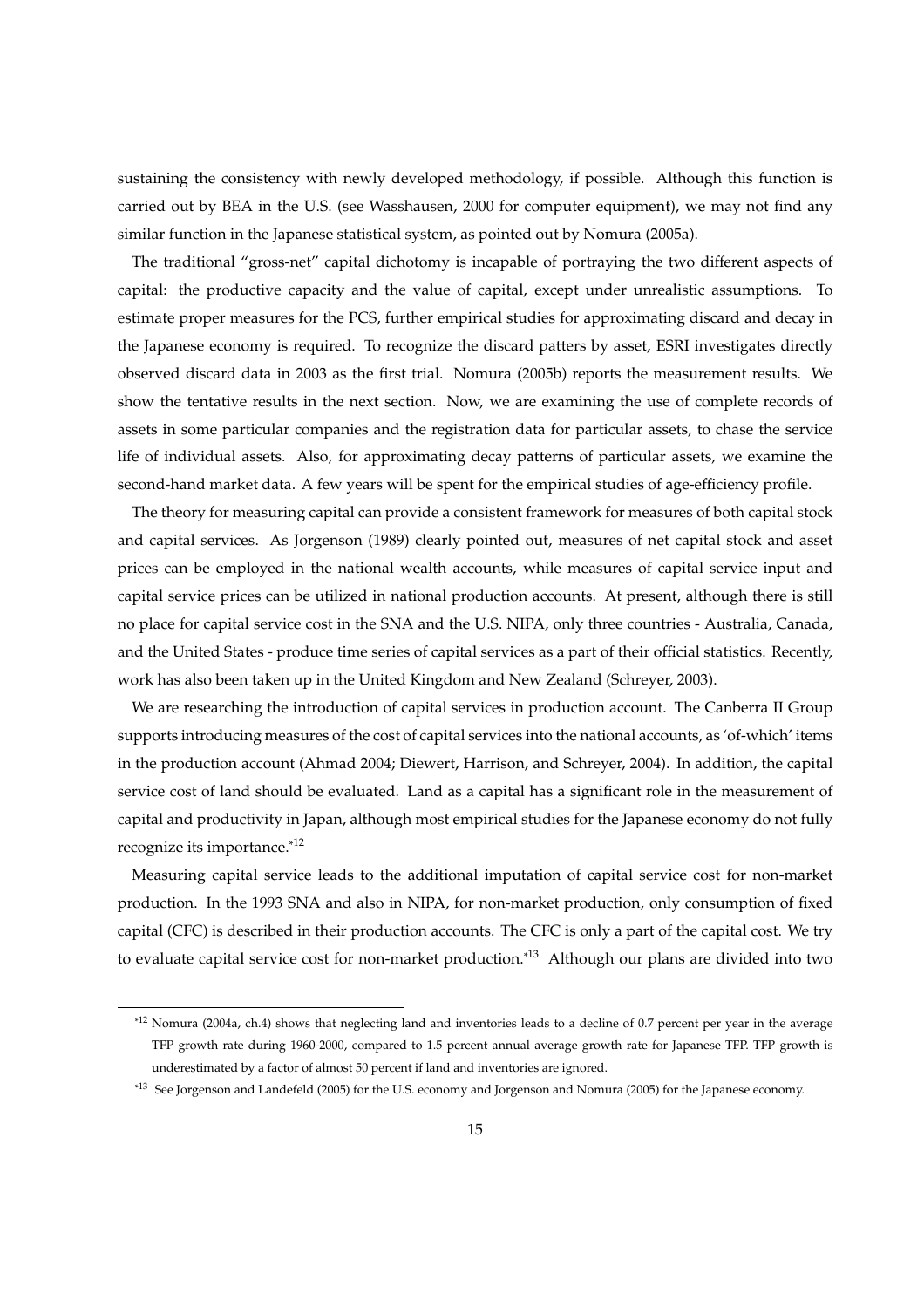groups in Table 2, we proceed with them simultaneously. We hope to accomplish sweeping improvement by overcoming all our plans, thereby anticipating the SNA 2008 (1993 SNA Revision 1) or further revision.

#### 4.3 Duration of Assets

In this final section, we briefly introduce our tentative estimates for average service lives by asset, based on the directly observed data for discards. ESRI implemented the Survey of Actual Capital Stock and Discard of Private Enterprises (SACD) in 2003, as the first step for revising capital measurement. Figure 4 shows the average service lives for 66 assets, based on the estimated Weibull distribution.\*14 Asset 38, personal computers, has the shortest average service life (6.5 years) and asset 61, storehouse, has the longest one (39.9 years). The estimates for some assets may be still inappropriate. Although asset 22, semiconductor making equipment, has a relatively short service life (9.4 years), it seems too long. To examine more accurate estimates, we plan to make a pooled data of discards. We also plan to examine the use of service life of individual assets.

#### 5 Concluding Remarks

Japan's national accounts are moving toward reframing capital measurement, which is one of the most problematic areas today regarding the national accounts. We reported current problems on the official measurement of capital and our challenges and future directions in concepts and methodology for a "sweeping" revision, where the estimates should be internally-consistent, empirically verified, and reproducible. We will spend the following three to five years reframing the measurement of capital stock and construct more complete production accounts.

<sup>\*&</sup>lt;sup>14</sup> The SACD consists of two kinds of investigations. The first is the survey of capital stock, investment, depreciation, purchases of second-hand assets, and discards by five capital groups and by eight asset groups of the private enterprises, which are classified to 29 industries. The second investigation of the 2003-SACD provides more detailed data for discards of assets. Here, assets are classified into eight asset groups. In each asset group, the three major assets retired in the 2002 fiscal year are investigated, with the periods of the purchase and the retirement, and the asset value at the period of the purchases. Moreover, the assets sold as second-hand goods for continued use in production are identified. The tentative estimation in Figure 4 does not include the sold assets. See Nomura (2005b) for details.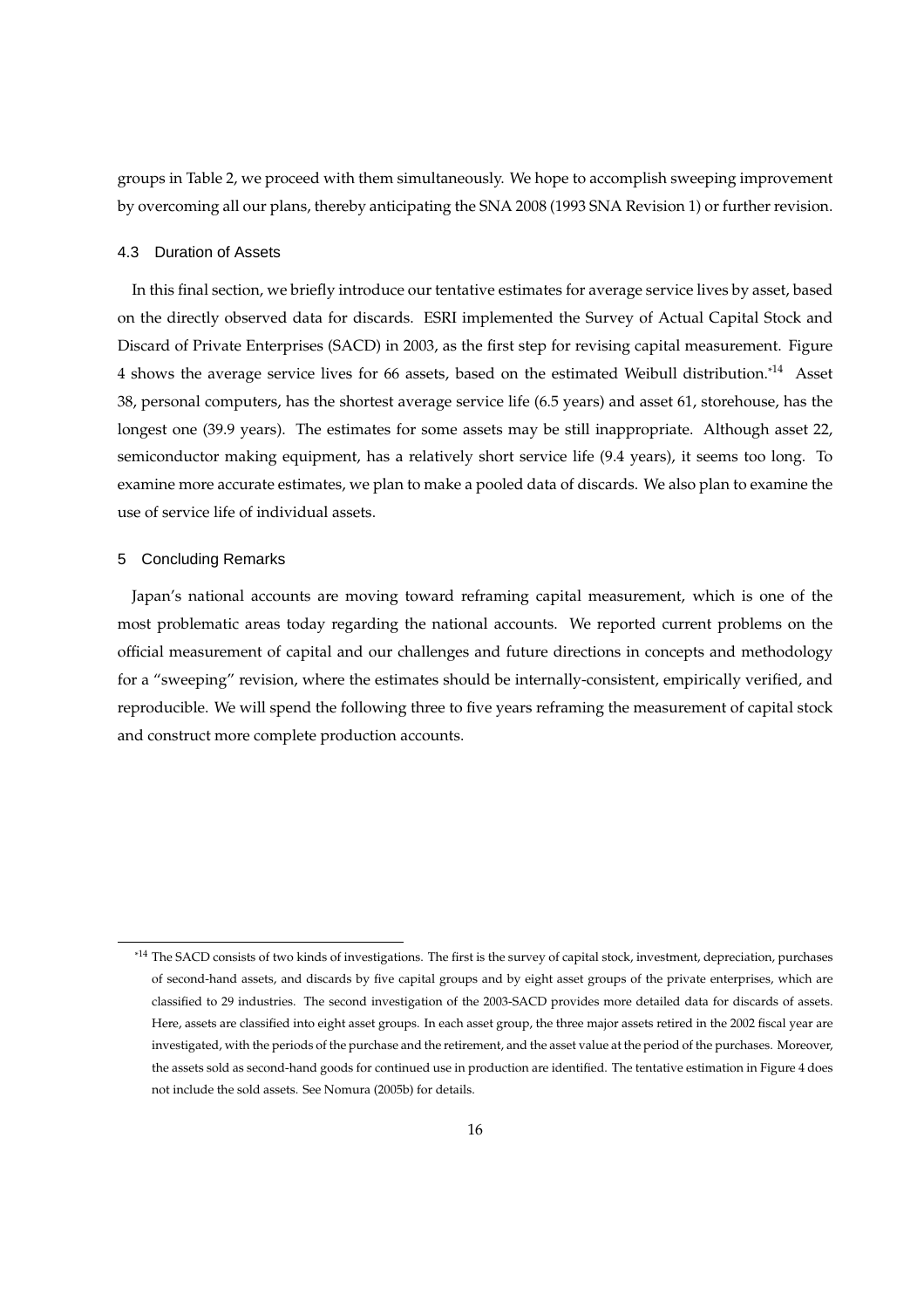|                                 |                                                                        | o<br>works<br>o                                                                                                                                                                                                           | schedule <sup>*</sup> |
|---------------------------------|------------------------------------------------------------------------|---------------------------------------------------------------------------------------------------------------------------------------------------------------------------------------------------------------------------|-----------------------|
|                                 | Revisions on Measuring Capital Stock (until 2008)                      |                                                                                                                                                                                                                           |                       |
| $\ominus$                       | Capitalization of Software                                             | capitalization of pre-packaged and own-account software by industry. time allocation survey for                                                                                                                           | 2005-06               |
| $\odot$                         | Investment by Asset                                                    | long-term investment data by a detailed asset classification, sustaining the consistency with the<br>programmers is planned.                                                                                              | 2005-07               |
| ල                               | Industry Investment and Infrastructure                                 | investment by industry (corporation, non-corporation, public, non-profit institutions, and gov-<br>commodity flows in the national accounts.                                                                              | 2005-07               |
| $\odot$<br>$\bigoplus$          | Prices<br>Fixed Capital Formation Matrix<br>Long-term Constant-Quality | long-term price indexes, especially for IT-related hardware and software prices, construction<br>estimation of time-series gross FCFM. survey for investment composition is planned.<br>ernment) and infrastructure.      | 2005-07<br>2006-07    |
| $\circledcirc$                  | Empirical Studies for Discard                                          | direct observation for stock and discard patterns by asset (age-survival profile) was implemented<br>prices.                                                                                                              | 2005-07               |
|                                 |                                                                        | in 2003. continuous surveys are planned. in addition, a special investigation for a particular                                                                                                                            |                       |
| E                               | Empirical Studies for Decay                                            | studies using market data (age-efficiency profile and age-price profile of surviving assets): motor<br>company and the use of registration data are examined.                                                             | 2005-07               |
| $\circledcirc$<br>$\circledast$ | Scraps and Second-hand Assets<br>Installation                          | direct observation for lag-distribution of installation by asset (especially for buildings and con-<br>examination of second-hand assets (sold and purchased) and scraps.<br>vehicle, dwellings, machinery, and so forth. | 2006-07<br>2005-07    |
| (10)                            | Fixed Capital Stock and CFC                                            | estimation of time-series gross FCSM, productive FCSM, and net FCSM. consideration of a dis-<br>struction) is planned.                                                                                                    | 2007-08               |
| (11)<br>(12)                    | Consumer Durables<br>Invetory Stock                                    | matrix for inventory increase and stock. deflators for types of inventory, sustaining consistency<br>purchases and stocks for detailed consumer durables.<br>count factor. consistent estimates of the CFC                | 2006-08<br>2006-08    |
|                                 | Research for More Complete Production Accounts (until 2010)            | with the commodity prices.                                                                                                                                                                                                |                       |
| $\ominus$                       | ices<br>Measurement of Capital Servi                                   | considerlation of taxes and rate of returns (ex-ante, ex-post), to compute user costs of capital.                                                                                                                         | 2007-10               |
| $\odot$                         | Land as a Capital                                                      | land stock and services by industry, government, and household. land price index will be exam-<br>surveys for labor income for self-employed and family workers. relationship with FISM.                                  | 2006-09               |
| $\odot$                         | Rentals                                                                | survey for rental assets that are treated as intermediate inputs, to clarify the true capital contribu-<br>ined.                                                                                                          | 2008-10               |
| $\bigoplus$<br>$\overline{5}$   | Capital for Non-Market Production<br>Expanding Boundary of Capital     | user cost for publicly owned capital and household owned capital is estimated.<br>research and development, and others.<br>tion by industry.                                                                              | 2008-10<br>2009-10    |
|                                 | * the schedule is our preferable target.                               |                                                                                                                                                                                                                           |                       |

Table. 2 Challenges and Future Directions for Measuring Capital in Japan Table. 2 Challenges and Future Directions for Measuring Capital in Japan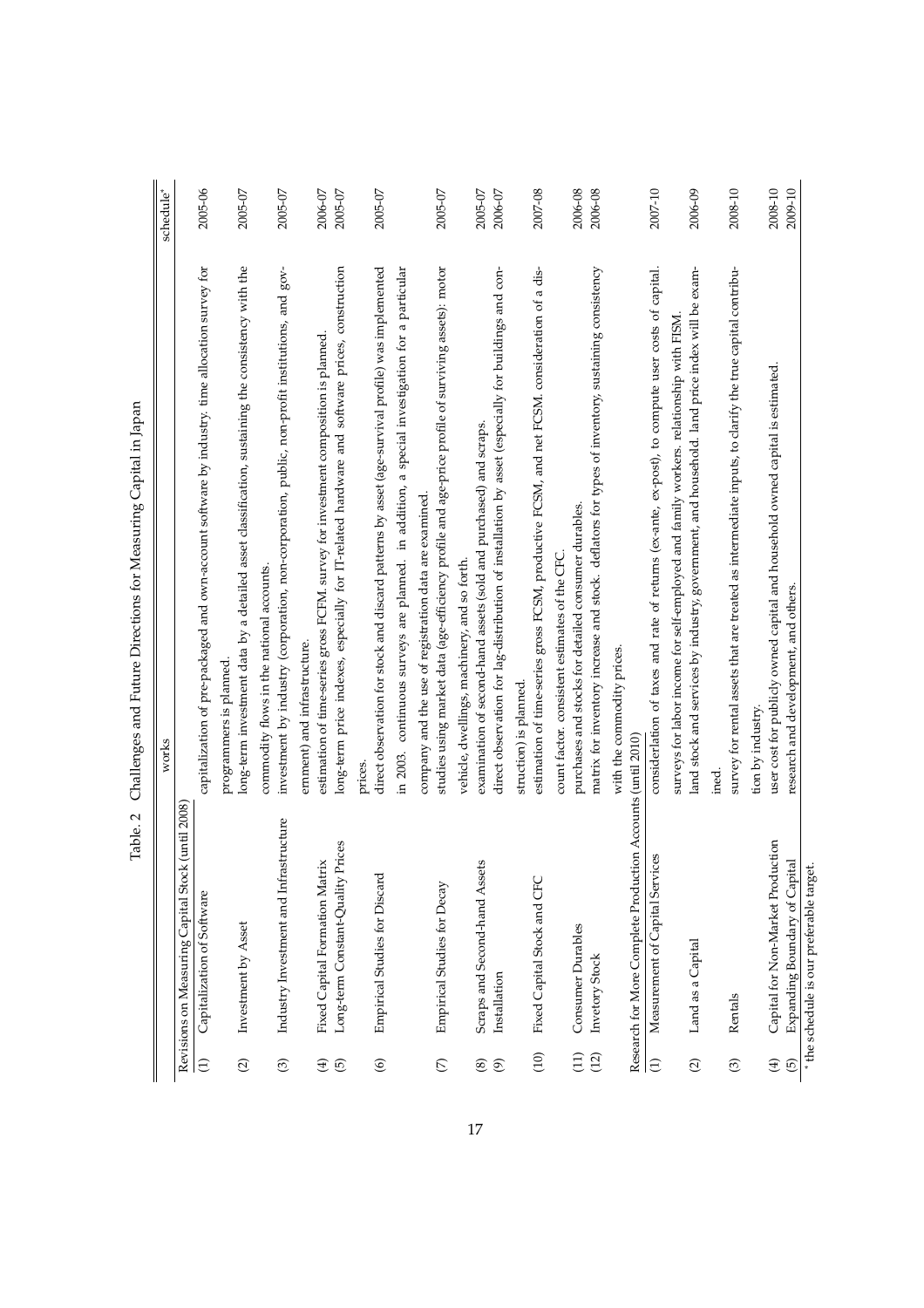

Fig. 4 Average Service Lives in Japan based on the Estimated Weibull Distribution